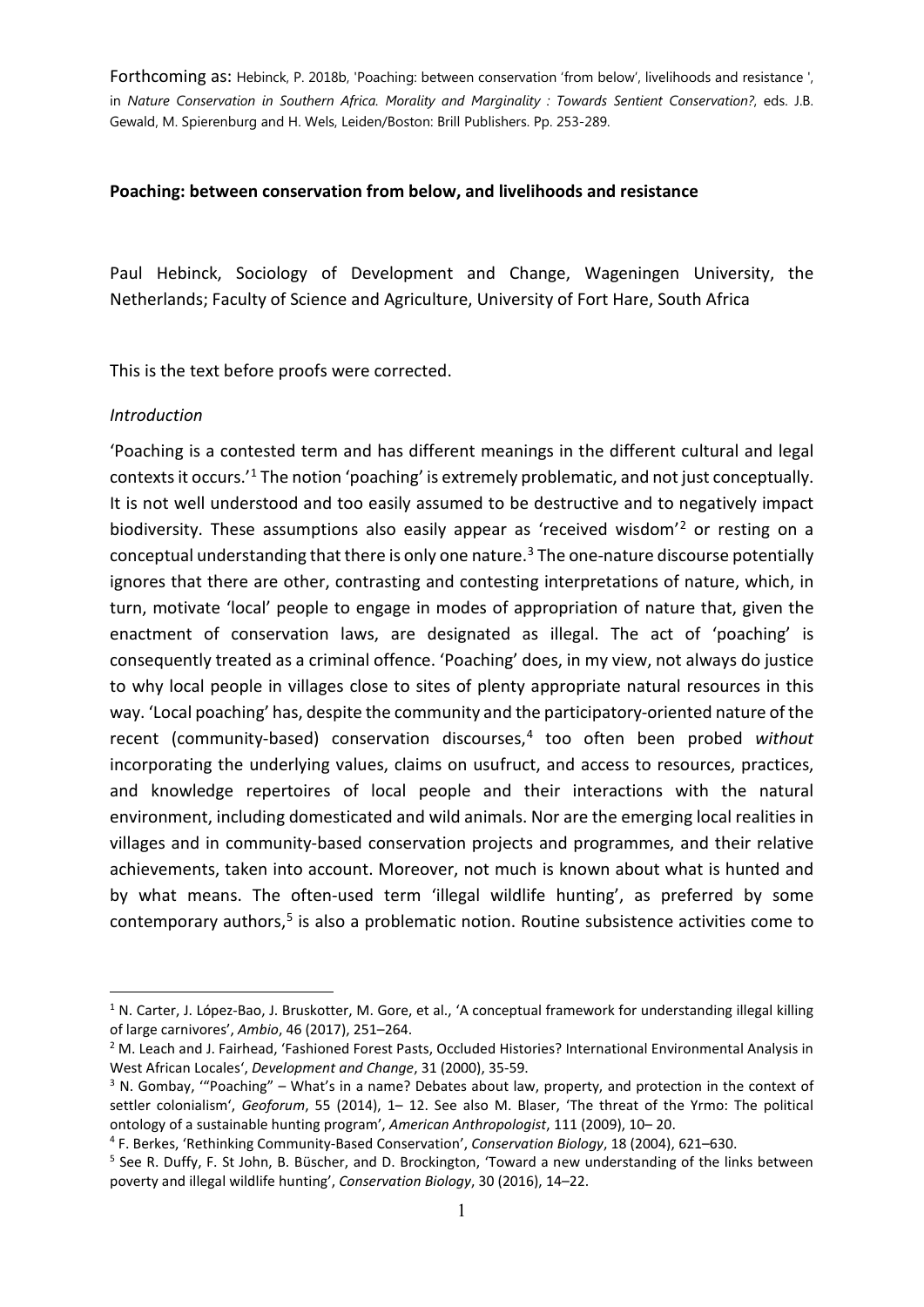be criminalized under the category of 'poaching'. 'Illegal wildlife hunting' leaves political questions unanswered, such as 'whose laws' are being trespassed.

The focus of this chapter is on wildlife, which, in addition to what are known as 'iconic' animals, also includes fish. The objective is to develop a more nuanced view concerning 'poaching', one that reflexively provides space for 'poaching' in contemporary (rural) development, and conservation discourses and debates. Similar in scope and outlook as Woodroffe and colleagues, $<sup>6</sup>$  $<sup>6</sup>$  $<sup>6</sup>$  who seek to solve human-wildlife-conflicts by improving the status of wildlife,</sup> this chapter seeks to contribute to the conservation debate by deconstructing what constitutes 'poaching'. My endeavour to do this navigates different layers. The first layer entails perceiving 'poaching' as being made up of multiple realities, practices, and motivations. Secondly, 'poaching' can possibly be understood conceptually as a mode of wildlife appropriation with its own ontological foundation, shaping, in turn, its practice and motivations. Thirdly, 'poaching' does not just co-exist next to or operate independently from other modes of wildlife appropriation but is also transformed and reshaped over time through mutual interactions with other modes. The importance of mutual shaping is that we should not deconstruct hunting in isolation from other forms. Interactions amongst and between kinds of hunting gradually blurs the distinction that can be made between 'subsistence' hunting, 'bushmeat' hunting, or simply 'poaching', as the local discourse often goes, along with hunting for trophies and recreational purposes, and the poaching of wildlife that is organised by syndicates.

Drawing on literature and field research data, three interrelated themes and debates, along with sets of questions, are then addressed.

1. The chapter reviews the question of whether 'bushmeat' hunting can be interpreted as a form of 'conservation from below', and if so, why, when, and how. This responds to the argument in the literature<sup>[7](#page-1-1)</sup> that local resource users have developed or are developing intimate knowledge of the ecological status of the resources, their rates of reproduction, their rates of sustainable off-take, as well as their forms of sustainable off-take. Important questions have been left unanswered up until now. Is 'poaching' per definition unsustainable? Are claims on sustainable harvesting by 'poachers' ignored and indeed not properly investigated? The claims on sustainability are also lodged by hunters themselves. Implicitly this implies that 'poaching' could be based on a different ontology, one that builds on significantly different people-animal (or prey) relations than syndicate and trophy hunting.

<span id="page-1-0"></span><sup>6</sup> R. Woodroffe, S. Thirgood, and A. Rabinowitz, *People and wildlife, conflict or co-existence?* (Cambridge: Cambridge University Press, 2005).

<span id="page-1-1"></span> $7$  This is well summarised by J. Murombedzi, 'Pre-colonial and colonial conservation practices in southern Africa and their legacy today', *Washington, DC: World Conservation Union (IUCN)*, (2003).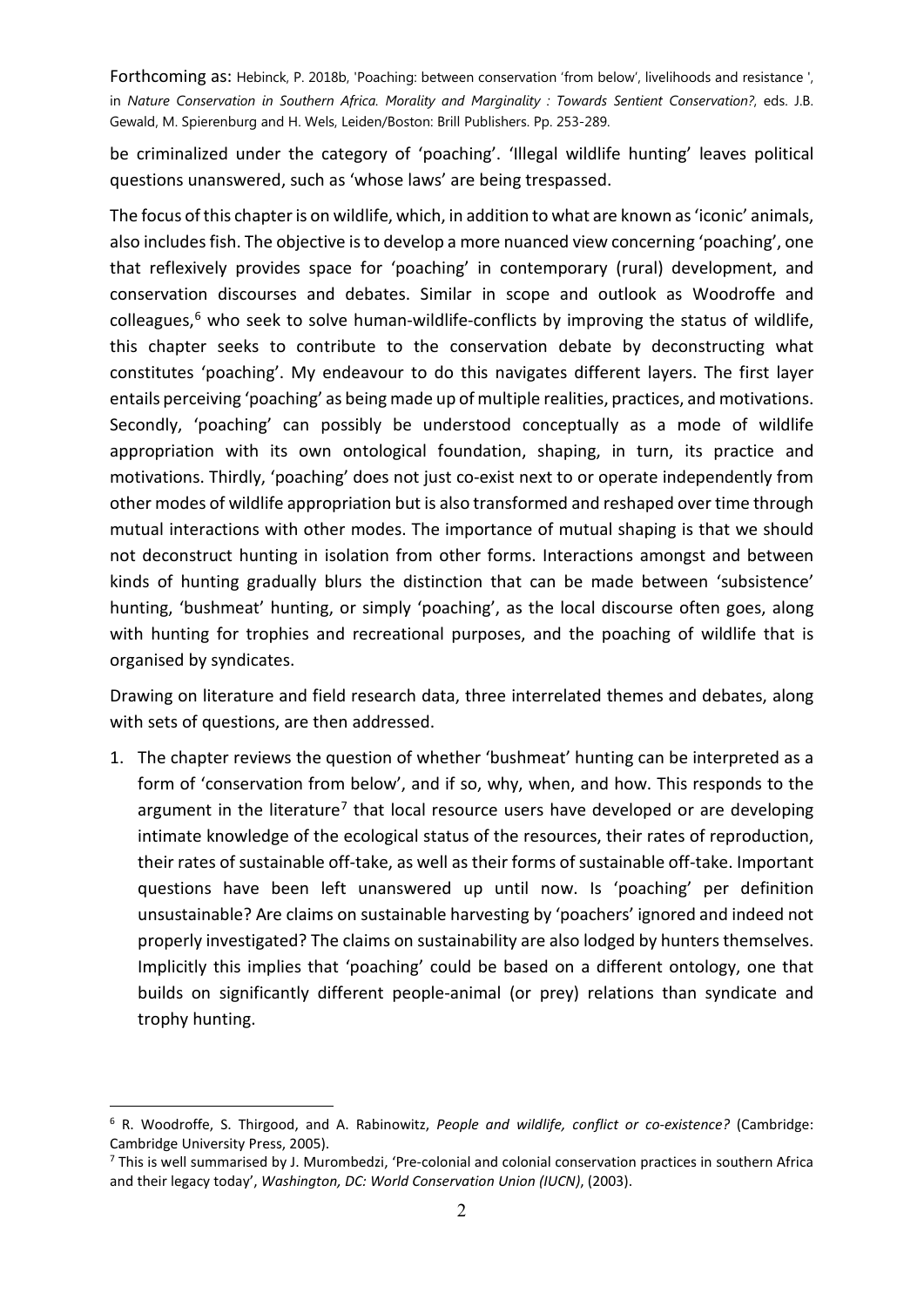- 2. This chapter reflects on the question of whether 'local poaching' primarily means hunting for subsistence, for food and ritual purposes, and for barter trade by people residing in rural and communal areas. This also includes the question of whether 'poaching' is primarily motivated by poverty, as is assumed by many,<sup>[8](#page-2-0)</sup> but also includes the question of whether, when, and under what conditions, local poaching evolves into 'commercial poaching', blurring the distinction between them.
- 3. The chapter simultaneously explores 'local poaching' as an act of resistance to the specific way the appropriation of wildlife is regulated and institutionalised in community-based conservation conditions, and those in private game farms and national park settings. Conservation policies do not just serve to conserve and protect wildlife and biodiversity but also to find ways to control how nature is to be appropriated. The legacy of past policies, which continues in the present, is one that has guided a one-nature perspective: a nature that needs to be protected and thus the way it is appropriated and controlled. Exclusion has unfolded over time as the mechanism to achieve this goal. Local people were and still are largely and varyingly legally excluded from appropriating wildlife. Processes of exclusion manifest themselves not just in criminalising laws, in fines and arrests, but also through fences that keep people out and that fences in wildlife in parks, reserves, and on game farms. [9](#page-2-1) Ultimately, fences act as a socio-material device *par excellence* that redefines not just the role of wildlife in society but also people-wildlife and property relationships, and the broader political economy.

The analysis of these three themes is organised around four key questions adapted from Bernstein' analysis of political economy:<sup>[10](#page-2-2)</sup> who (legally) owns wildlife (e.g. questions of ownership and shifting property rights), who is allowed to harvest it (questions concerning claims of usufruct rights and access), who gets what (how is the value distributed), and what is done with the proceeds (for the purposes of accumulation, consumption, or pleasure). The reality also forces us to raise questions of social struggle (e.g. contestation, resistance, or disobedience of the rules and regulations) versus the way the proceeds from nature are distributed. The reality is of course not so simple and straightforward but more diffused.

<span id="page-2-0"></span><sup>8</sup> J. D. Sachs, J. E. M. Baillie, W. J. Sutherland, P. R. Armsworth, N. Ash, et al., 'Biodiversity Conservation and the Millennium Development Goals', *Science*, 325 (2009), 1502–1503. E. Bowen-Jones, D. Brown, and E. Robinson, 'Economic commodity or environmental crisis? An interdisciplinary approach to analysing the bushmeat trade in central and west Africa', *Area*, 35 (2003), 390–402. W. Adams, R. Aveling, D. Brockington, B. Dickson, Elliott, J. Hutton, et al., 'Biodiversity Conservation and the Eradication of Poverty', *Science*, 306 (2004), 1146–1149. Duffy et al., *Towards a new understanding*.

<span id="page-2-1"></span> $9$  T. Pasmans and P. Hebinck, 'Rural development and the role of game farming in the Eastern Cape, South Africa', *Land Use Policy*, 64 (2017), 440–450. M. Spierenburg and S. Brooks, 'Private game farming and its social consequences in post-apartheid South Africa: contestations over wildlife, property and agrarian futures', *Journal of Contemporary African Studies*, 32 (2014), 151–172.

<span id="page-2-2"></span> $10$  H. Bernstein, 'Rural Livelihoods and agrarian change: bringing class back', in N. Long, Y. Jingzhong, and W. Yihuan (eds.), *Rural Transformations and Development – China in Context: the everyday lives of policies and people*. (Cheltenham: Edward Elgar, 2010) 79–110.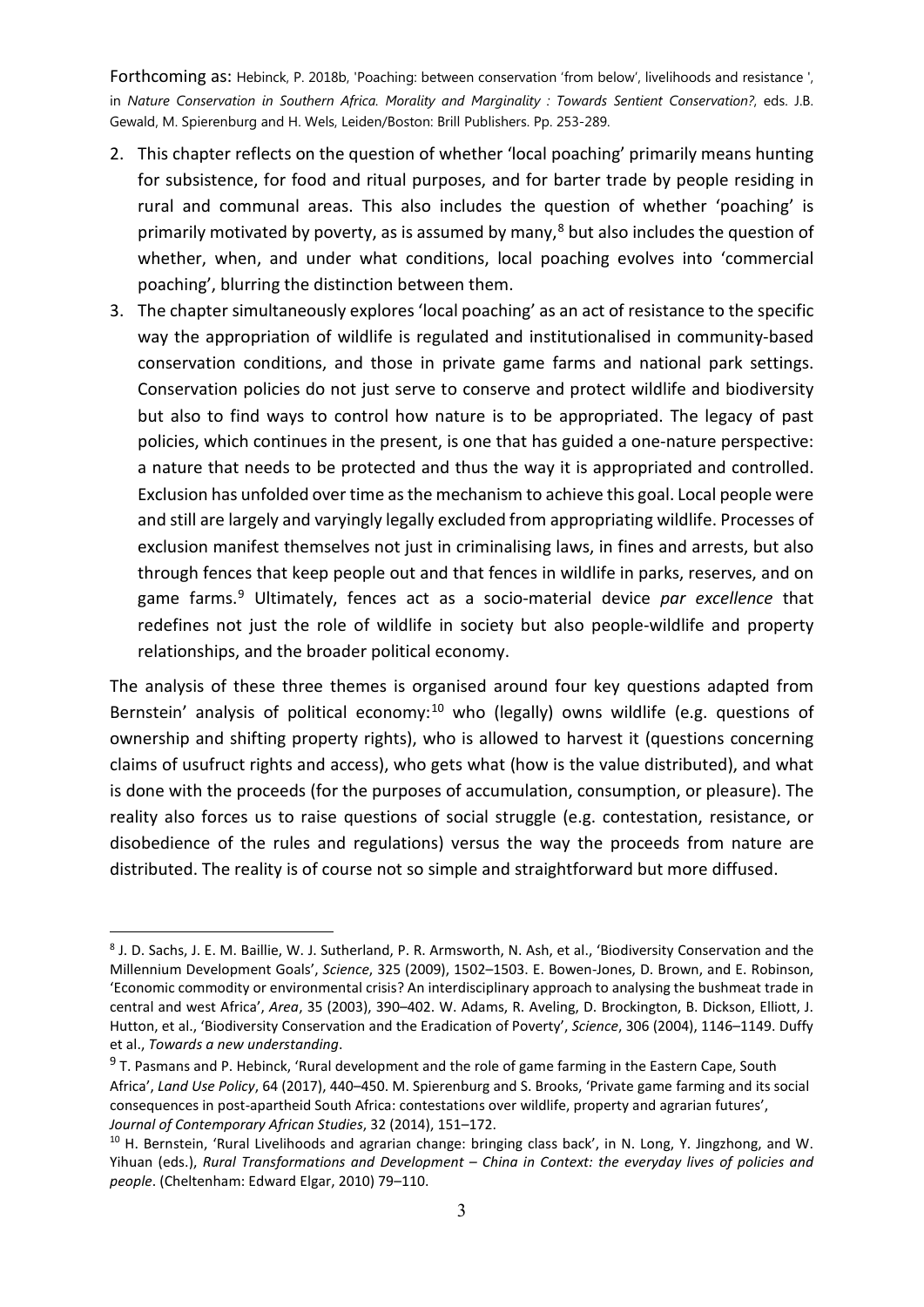The chapter proceeds as follows. It first considers what the notion of poaching conveys in theoretical terms. I then make a distinction between the various modes of appropriation of nature, and wildlife in particular. Three forms are distinguished and characterised and placed in a historical context. The second part of the chapter zooms in on the dynamics of 'poaching' in order to answer these three questions. In the conclusion, I reflect on the dynamics and rapid changes happening in the realm of 'poaching', which, in turn, necessitate our redefining of poaching. 'Local poaching' does not operate in a vacuum and is transformed in many ways through interactions with 'syndicate poaching'. This, in turn, raises questions about the sustainability of 'poaching' and all other modes of hunting.

### **'Poaching': commoditisation and property**

'Poaching' stands for a mode of appropriating wildlife, which not only, in essence, captures our sociological imagination as a practice but also as property and the social relationships between people concerning wildlife. 'Poaching' thus involves (changing) property relations and the struggles to gain access and a share of the benefits of nature.<sup>[11](#page-3-0)</sup>

1. 'Poaching' conveys an act of illegally appropriating wildlife, which is claimed to be property (e.g. private, collective, royal, public). 'Poaching' intentionally contravenes the laws and regulations enacted to protect wildlife and other renewable resources. It includes not just illegal harvesting but also sale, purchases, transport, and possession.<sup>[12](#page-3-1)</sup> 'Poaching' is an  $\text{illicit}^{13}$  $\text{illicit}^{13}$  $\text{illicit}^{13}$  form of appropriation, a form of direct access sanctioned by custom but criminalised by contemporary modern state law. A series of laws have been enacted in the southern African region by the state in order to conserve and protect natural resources, including wildlife. These laws allocate to the state, private landowners, and resource communities organised in community-based natural resource management (CBNRM) projects, now and in the past, the right to own and benefit from wildlife. This has turned wildlife into a commodity,<sup>[14](#page-3-3)</sup> a thing that can be owned and exchanged. Resources defined as property implies, as Karl Marx argued in 1842,<sup>[15](#page-3-4)</sup> theft; poaching then is appropriating illegally what is claimed to be property. 'Poaching' is the manifestation of *de jure* rights upheld by the state, and entrenched in fences and private property relations coming into conflict with the *de facto* rights and claims of local people. 'Poaching' in this way needs to be positioned at the interface between *de jure* and *de facto* rights, and the claims and

<span id="page-3-0"></span><sup>11</sup> Ref. J. Ribot and N. Peluso, 'A Theory of Access', *Rural Sociology*, 68 (2003), 153–181.

<span id="page-3-1"></span><sup>&</sup>lt;sup>12</sup> R. Muth and J. Bowe, 'Illegal harvest of renewable natural resources in North America: Toward a typology of the motivations for poaching', *Society & Natural Resources*, 11 (1998), 9–24.

<span id="page-3-2"></span><sup>13</sup> Ribot and Peluso, *Theory of access*, 164.

<span id="page-3-4"></span><span id="page-3-3"></span><sup>&</sup>lt;sup>14</sup> See for a theoretical discussion on the commoditisation of nature, D. Brockington, R. Duffy, and J. Ingoe, *Nature Unbound. Conservation, Capitalism and the Future of Protected Areas* (London: Earthscan Publishers, 2008). B. Büscher and R. Fletcher, 'Accumulation by Conservation', *New Political Economy*, 20 (2015), 273–298. <sup>15</sup> K. Marx, Proceedings of the Sixth Rhine Province Assembly. Third article. Debates on the law of the thefts of wood. October 1842. First published in the Supplement to the *Rheinische Zeitung* (https://www.marxists.org/archive/marx/works/download/Marx\_Rheinishe\_Zeitung.pdf)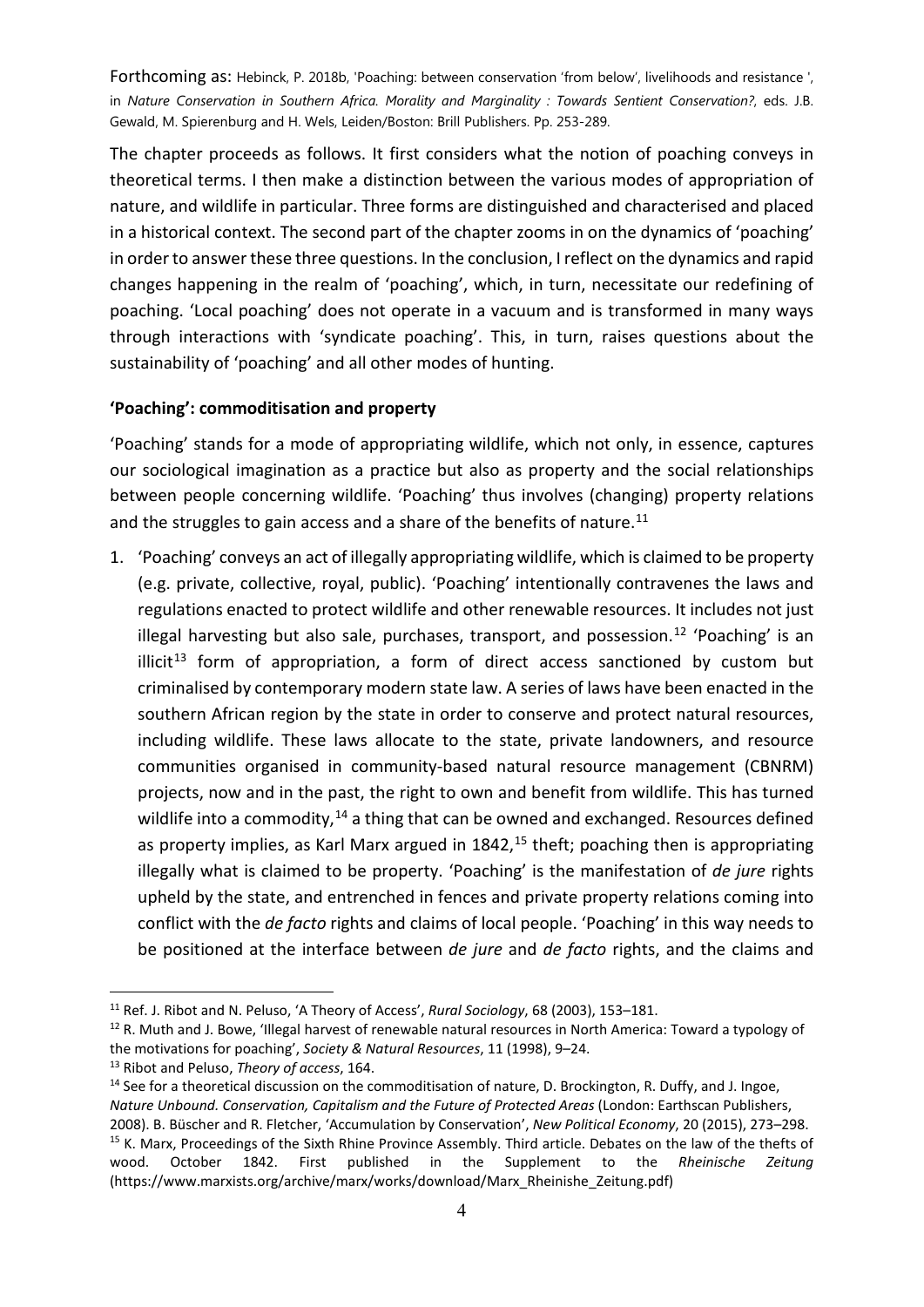sanctions derived from these.<sup>[16](#page-4-0)</sup> This makes 'poaching or illicit access also rights-based.<sup>[17](#page-4-1)</sup> 'Poaching' thus may also be conceptualised as part of the rights-based social struggle against fences, private property arrangements, and other expressions of exclusion, and as being excluded from accessing wildlife for subsistence, barter, and cultural purposes. 'Poaching' turns out to be a discursive means or strategy to underpin and to legitimise one's claim on the benefits of nature, and thus accessing it. These are well expressed in hunters' narratives as we will see later in this chapter.<sup>[18](#page-4-2)</sup>

2. 'Poaching' has an ideological dimension and is being judged morally, thus bringing up issues of history but also class, gender, race, and ethnicity, and of control and claims to morality. Quite a few authors point out that, in the context of southern Africa, control and morality is intrinsically associated with white settler histories, whiteness, and western notions of human-wildlife relationships as well as with issues of masculinity and status.<sup>[19](#page-4-3)</sup> Trophy hunting in southern Africa involves a '(racial) hierarchy, domination and exclusivity'.<sup>[20](#page-4-4)</sup> It is peculiar to note what is 'played out' during a hunt: where one sits in the van – inside or in the back; who carries rifles, and the division of tasks during the hunt between the hunter, the game farmer, the farm worker who tracked the lynx early in the morning, and the skinner:<sup>[21](#page-4-5)</sup> an atmosphere of exclusiveness, which David Harvey<sup>[22](#page-4-6)</sup> would analyse as a class division between those who are able and allowed to enjoy conservation benefits and those who are not.

<span id="page-4-0"></span><sup>&</sup>lt;sup>16</sup> Such emerging contexts are discussed as conditions of legal pluralism where people must accommodate differing legal traditions in one locality; see F. Von Benda-Beckmann, 'Who's afraid of legal pluralism?', *Journal of legal pluralism and unofficial law*, 47 (2002), 1–46. J. Unruh, 'Land Tenure and Legal Pluralism in the Peace Process', *Peace & Change* 28 (2003), 352–377. R. S. Meinzen-Dick and R. Pradhan, 'Legal Pluralism and Dynamic Property Rights' in *CAPRI Working Paper* (Washington: CGIAR Systemwide Program on Collective Action and Property Rights, 2002).

<span id="page-4-1"></span><sup>17</sup> Ribot and Peluso, *Theory of Access*, 164; see also K. O'Brien, 'Rightful Resistance', *World Politics*, 49 (1996), 31–55; and K. J. O'Brien, 'Rightful resistance revisited', *The Journal of Peasant Studies*, (2013), 1–12.

<span id="page-4-2"></span><sup>&</sup>lt;sup>18</sup> A good example of hunters narratives is R. Hitchcock 'Traditional African wildlife utilization: subsistence hunting, poaching, and sustainable use', in H. Prins, J. Grootenhuis, and T. Dolan (eds.), *Wildlife conservation by sustainable use*, (Boston: Springer Science & Business Media, 2000) 389–416. There is quite some literature on poaching in the US organised around narratives of poachers. See for instance: Forsyth, C., Gramling, R., Wooddell, G., 1998. The game of poaching: Folk crimes in southwest Louisiana. *Society & Natural Resources* 11, 25–38.

<span id="page-4-3"></span> $19$  This is well depicted in S. Brooks, 'Images of 'Wild Africa': nature tourism and the (re)creation of Hluhluwe game reserve', *Journal of Historical Geography*, 31 (2005), 220–240. J. Carruthers, *The Kruger National Park. A Social and Political History* (Pietermaritzburg: University of Natal Press, 1995). Hughes, D., 2010. Whiteness in Zimbabwe. Race, Landscape, and the Problem of Belonging. New York, Palgrave MacMillan. C. Gressier, *At Home in the Okavango. White Batswana Narratives of Emplacement and Belonging (Oxford: Berghahn Books, 2015). S.* Marks, *Life as a Hunt: Thresholds of Identities and Illusions on an African Landscape* (Oxford: Berghahn Books, 2016).

<span id="page-4-4"></span><sup>20</sup> F. Brandt, *Tracking an Invisible Great Trek: An Ethnography on the Re-configuration of Power and Belonging on Trophy-hunting Farms in the Karoo*, (unpublished PhD thesis, Free University Amsterdam, the Netherlands, 2013: 182).

<span id="page-4-5"></span><sup>21</sup> Pasmans and Hebinck, *Game farming*, 446

<span id="page-4-6"></span><sup>22</sup> D. Harvey, *A brief history of neoliberalism* (Oxford University Press, 2005).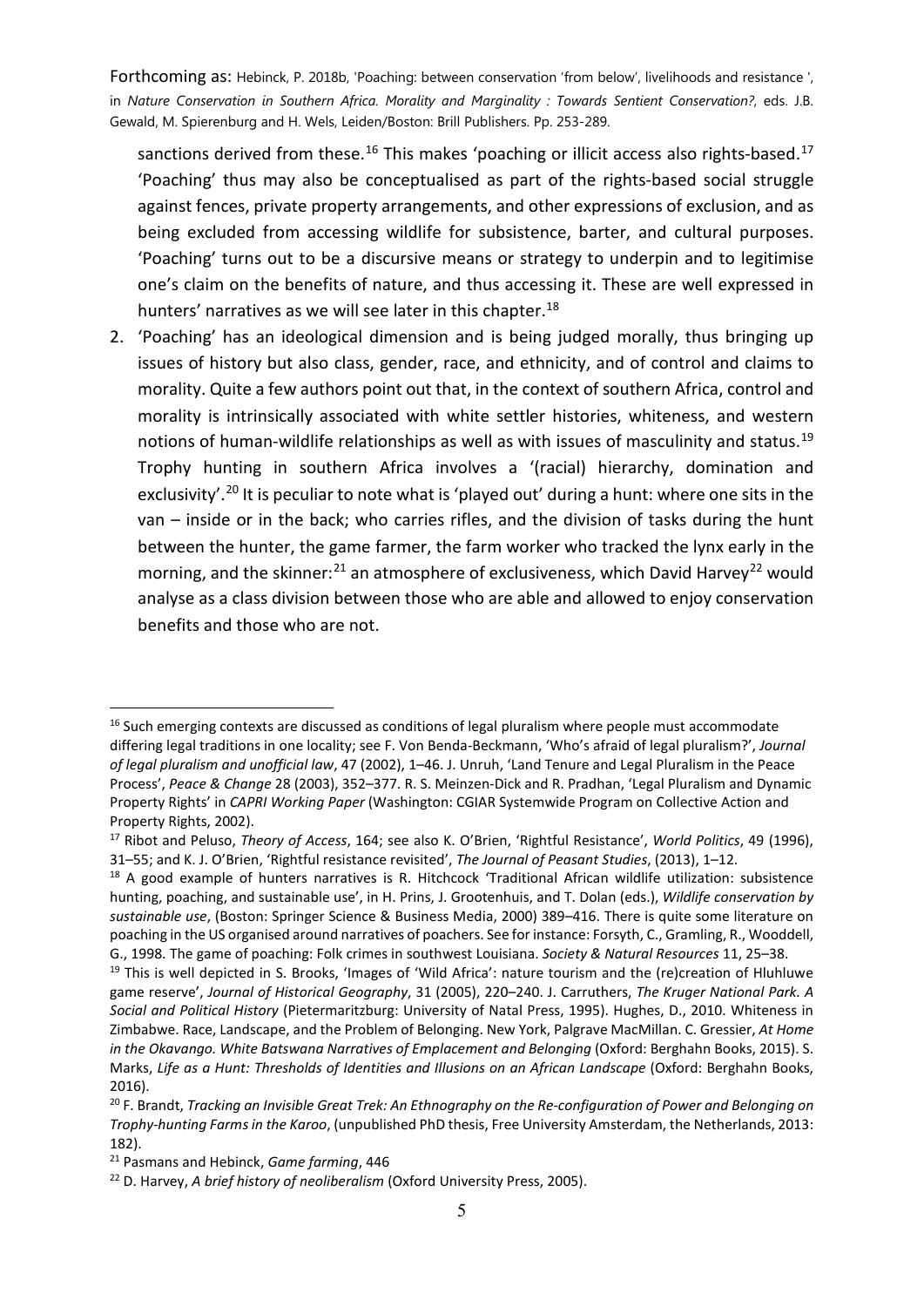3. 'Poaching' reflects clandestineness, a secret act arousing some kind of excitement. Reading the narratives of hunters, or when one interviews hunters, various notions of excitement, of sportsmanship, adventure, and masculinity circulate. Hunting for trophies or simply meat (e.g. billtong) is not simply a sensational experience – local 'poachers' tell about the charm, experience, and skills you need to command to be able to find and kill an animal – but also the thrill of the kill and the thrill to escape arrest by wardens or the police.[23](#page-5-0)

The transformation of wildlife into a commodity and the associated processes of exclusion sanctioned by law concern not only social relationships and people's relations to wildlife but it also changes the properties of wildlife. Von Benda-Beckman and colleagues refer to this as 'property acquiring new properties'.<sup>[24](#page-5-1)</sup> The property rights ensuing from the privatisation and commoditization of wildlife are about the relationship between people concerning things such as wildlife, and the new or redefined meanings they attach to wildlife.<sup>[25](#page-5-2)</sup> Property rights involve relationships between people and resources. It is not only about ownership *per se* but instead about bundles of rights and social obligations.<sup>[26](#page-5-3)</sup> Rights to wildlife are thus embedded rights. As Von Benda-Beckman and colleagues (1996) lay out, property arrangements find their expressions in three different 'layers of social organisation'. Firstly, there is the layer of ideology (e.g. cultural ideals, gender, masculinity) and, secondly, a legal-institutional layer recognising and codifying people-wildlife relations. Thirdly, there is the layer of 'concretised property relations', which is about social relations between actual property holders. This is the interesting but complex layer of culturally embedded social obligations, reciprocity, and also the shifting alliances between family and, increasingly, the state, international conservation organisations, NGOs, and so on. Forming alliances has long served as one of the channels through which access to productive resources such as wildlife is gained and, in turn, has shaped livelihood strategies.<sup>[27](#page-5-4)</sup> Rights, like the meanings of the resources, are therefore not fixed but are often fluid and temporary, subject to negotiation, potentially conflictive, and generating ambiguities associated with certain ways in which wildlife is used.<sup>[28](#page-5-5)</sup>

<span id="page-5-0"></span><sup>&</sup>lt;sup>23</sup> C. Forsyth and T. Marckese, 'Thrills and skills. A sociological analysis of "poaching"', Deviant Behavior 14 (1993): 157–172.

<span id="page-5-1"></span><sup>&</sup>lt;sup>24</sup> F. Von Benda-Beckmann, K. Von Benda-Beckmann, and M. Wiber, 'The Properties of Property', in F. Von Benda-Beckmann, K. Von Benda-Beckmann, and M. Wiber (eds.), *Changing Properties of Property*. (Oxford: Berghahn Press, 2006) 1–39.

<span id="page-5-2"></span><sup>25</sup> Von Benda-Beckman et al. *Properties of Property*; J. Ferguson, 'The cultural Topography of Wealth.

<span id="page-5-3"></span>Commodity Paths and the Structure of Property in Rural Lesotho', *American Anthropologist*, 94 (1992), 55–73. <sup>26</sup> See Von Benda-Beckman et al. Properties of Property; C. Lund, 'Negotiating Property Institutions: On the Symbiosis of Property and Authority in Africa', in K. Juul and C. Lund (eds.), *Negotiating property in Africa*. (Portsmouth NH: Heinemann, 2002) 11–43. M. Chanock, 'A Peculiar Sharpness: An essay on property in the history of customary law in colonial Africa', *Journal of African History*, 32 (1991), 65–88.

<span id="page-5-4"></span><sup>27</sup> S. Berry, 'Social institutions and access to resources', *Africa*, 59 (1989), 41–55.

<span id="page-5-5"></span><sup>28</sup> Ribot and Peluso, *Theory of access*, 172; see also S. Berry, *No Condition is Permanent. The Social Dynamics of Agrarian Change in Sub-Saharan Africa* (Madison, WI: University of Wisconsin Press, 1993).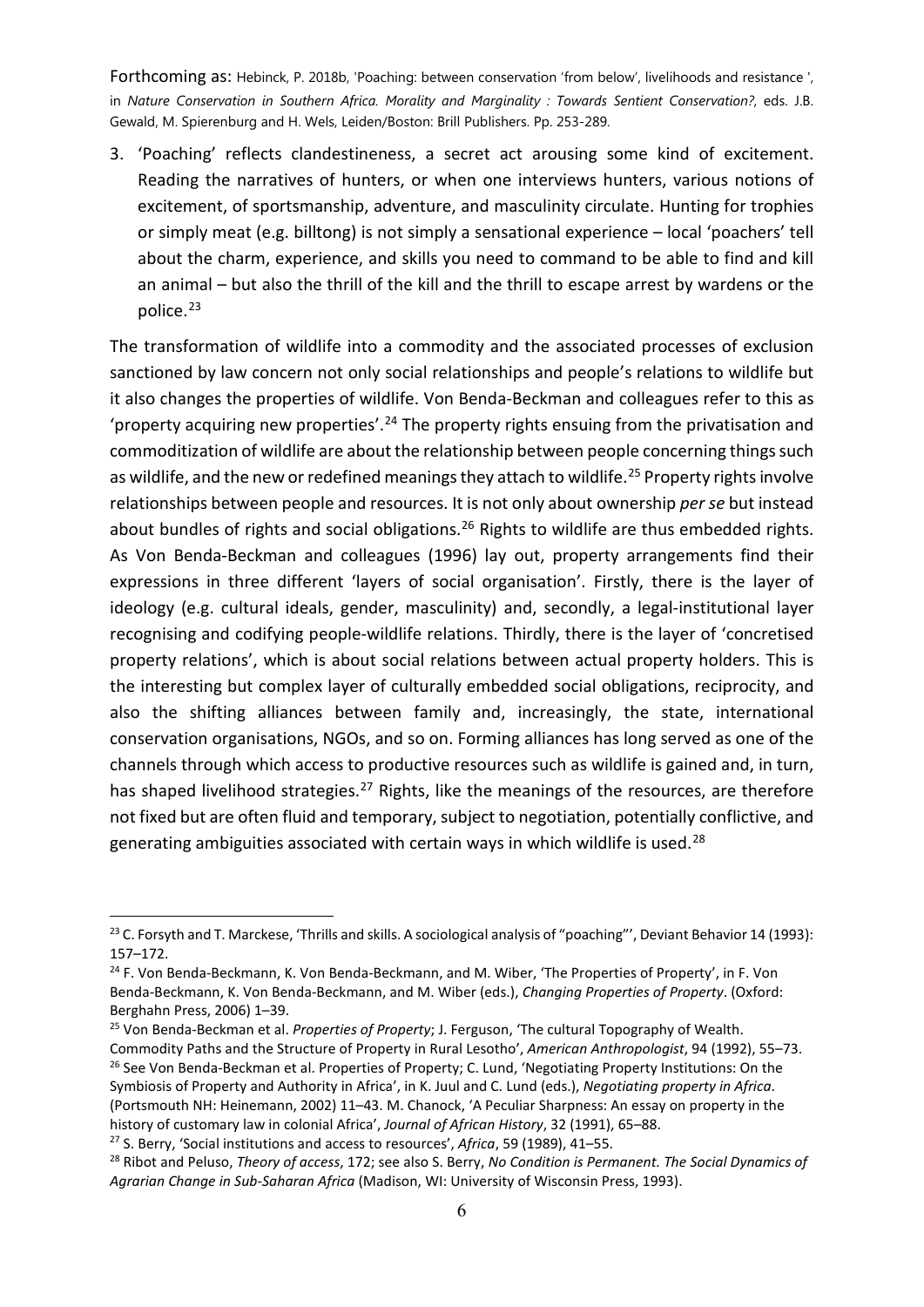### **Perspectives and practices of appropriating nature**

 $\overline{a}$ 

'Local poaching' or hunting for bushmeat has a long history spanning the pre-colonial, colonial, and post-colonial period. More recently, poaching and hunting have been widely documented notably in Africa's tropical regions: the Congo Basin and West Africa's forest zones,<sup>[29](#page-6-0)</sup> and predominantly discussed in the context of hunting posing a threat to conservation. [30](#page-6-1) Relatively few studies focus on hunting for bushmeat in southern Africa on or close to game reserves, parks, and game farms.<sup>[31](#page-6-2)</sup> The creation of game reserves, parks, and game farms has a twosided impact on the intensity of 'poaching'. Their expansion in numbers and hectares has gradually reduced the hunting grounds people historically hunted. Similarly, more recent periand urban expansion because of population growth has substantially reduced the space for hunting, notably in areas that are open access and communally managed (e.g. commonages). At the same time, the concentration of wildlife in such entities has created a new source of bushmeat in the southern African region and thus more opportunities for 'poaching'. In most cases this also means the importation and conservation of new game species. There are a large number of privately owned nature reserves in the region that are close to where most rural, communal areas are found.

I distinguish here three different practices or modes of appropriation of wildlife as property. This distinction has to be made to capture the multiple realities that constitute the appropriation that 'poaching' is enacted in many ways, by different categories of social actors, affiliated in different networks for varying purposes and embedded in specific rituals and human-animal/wildlife relationships. Each mode redefines the social relationships between

<span id="page-6-0"></span><sup>29</sup> J. Robinson and E. Bennett, Hunting for Sustainability', in S. Manika and M. Trivedi (eds.), *Tropical Forests*(New York, NY: Columbia University Press, 2000). Links between biodiversity consumption, livelihoods and food security: the sustainable use of wild species for meat. Occasional Paper of the IUCN Species Survival Commission No. 24 (Gland: IUCN, 2002. E. Milner-Gulland and E. Bennett, 'Wild meat: the bigger picture', *Trends in Ecology & Evolution*, 18 (2003), 351–357. E. de Merode, K. Homewood, and G. Cowlishaw, 'The value of bushmeat and other wild foods to rural households living in extreme poverty in Democratic Republic of Congo', *Biological Conservation*, 118 (2004), 573–581. A. Lowassa, S. Magimbi, and B. Kaltenborn, 'The effect of wildlife conservation on food dependency of local people around Serengeti National Park, Tanzania. Report for the Tanzania Wildlife Research Institute' in (Arusha: Tanzania Wildlife Research Institute, 2004). J. E. Fa, C. Peres, and J. Meeuwig, 'Bushmeat Exploitation in Tropical Forests: An Intercontinental Comparison', *Conservation Biology*, 16 (2002), 232–237. J. E. Fa, S. Ryan, and D. Bell, 'Hunting vulnerability, ecological characteristics and harvest rates of bushmeat species in afrotropical forests', *Biological Conservation*, 121 (2005), 167–176. J. E. Fa, S. Seymour, J. Dupain, R. Amin, L. Albrechtsen, and D. Macdonald, 'Getting to grips with the magnitude of exploitation: Bushmeat in the Cross–Sanaga rivers region, Nigeria and Cameroon', *Biological Conservation*, 129 (2006), 497–510.

<span id="page-6-1"></span><sup>&</sup>lt;sup>30</sup> D. Brown and A. Williams, 'The case for bushmeat as a component of development policy: issues and challenges', *International Forestry Review*, 5 (2003), 148–155.

<span id="page-6-2"></span><sup>31</sup> Carruthers, *Policy Boys and Poachers*. W. Adams, 'Sportsman's shot, poacher's pot: hunting, local people and the history of conservation', in B. Dickson, J. Hutton, and W. M. Adams (eds.), *Recreational hunting, conservation and rural livelihoods: science and practice* (Chichester: John Wiley and Sons, 2009) 127–140. M. Hayward, 'Bushmeat hunting in Dwesa and Cwebe Nature Reserves, Eastern Cape, South Africa', *South African Journal of Wildlife Research*, 39 (2009), 70–84. Pasmans and Hebinck, *Game farming*.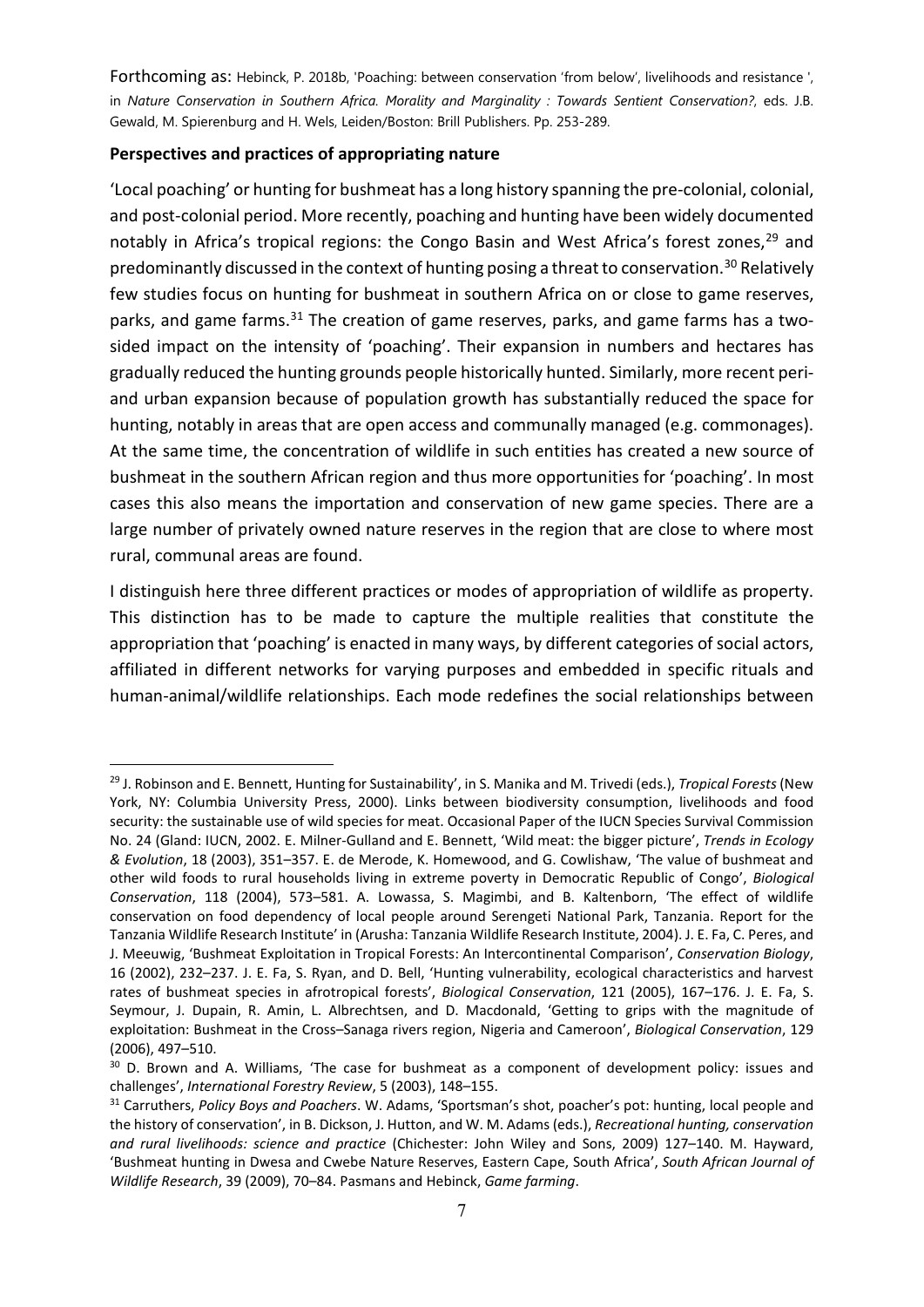the actors involved concerning wildlife, redefining, in turn, the meaning of wildlife.<sup>[32](#page-7-0)</sup> The first 'poaching' practice I distinguish is 'local poaching', 'subsistence' or 'bushmeat hunting'. I will use these notions interchangeably but simultaneously realising that 'bushmeat hunting' is a term used in the literature by biologists and ecologists, and refers to meat from the forest or bush, which includes wildlife. 'Local poaching', on the other hand, is like hunting commonly used in the local discourse and can, in turn, be further subdivided; a subdivision I will elaborate on in more detail in this chapter. A second way is trophy, sport, and venison or biltong hunting, which over the last few decades has been increasingly organised in privately held game farm settings.<sup>[33](#page-7-1)</sup> A third mode, which I have termed 'syndicate poaching', is associated with the slaughter of animals like rhinos, lions, and elephants, and with violence, organised crime, and trafficking of wildlife.<sup>[34](#page-7-2)</sup> These three modes, as we will argue, do not necessarily operate in isolation from each other or represent separate life worlds. We will come back to this in the concluding section of this chapter.

Common to all these modes of appropriating wildlife is that they occur in networks, networks that connect wildlife sites and hotspots in the southern African region in various ways to neighbouring 'local' villages and villagers, global markets, hunters and their associations, and consumers of venison. These are also driven by different motivations in part shaped by the nature of the network they are embedded in: accumulation and the making of a profit from nature, enhancing livelihoods, reducing poverty, providing food security, improving ones diet, claiming customary rights to wildlife – and let us not forget gambling and having fun and feeling pleasure, which all varyingly motivate social actors at different levels of intensity to hunt and to 'poach'. These networks, varying from village to village and between associations, are shaped by the nature of the market (e.g. the demand for certain species), and the social actors and the regulatory governance structure that shapes the intensity of the processes connecting the 'local' and the 'global'. Hunting associations in Europe and the USA, which organise hunting trips and mediate between hunters and community-based natural resource management projects for wildlife quota and private game farms for trophy, are regulated by law and have to comply with established rules and regulations. Hunting for venison and trophies is well regulated by (international) conventions (e.g. Standards for Hunting Methods in South Africa, which is incorporated in the National Environmental Management: Biodiversity Act 10 of 2004). The management of game and species in South Africa, for

<span id="page-7-1"></span><sup>33</sup> Pasmans and Hebinck, *Game Farming*. P. Cloete, P. Van der Merwe, and M. Seeyman, *Game ranch* 

 $\overline{a}$ 

*profitability 2015 edition* (Pretoria: WRSA, 2015). W. Adams, 'Nature and the colonial mind', in W. Adams and M. Mulligan (eds.), *Decolonizing Nature: Strategies for conservation in a post-colonial era* (London: Earthscan, 2003) 16–50. W. Adams, 'Sportsman's shot, poacher's pot: hunting, local people and the history of

<span id="page-7-0"></span><sup>32</sup> Muth and Bowe, *Illegal harvest*, based on a literature review of some 10 different forms of 'poaching'. I have condensed these to three as I find their typology overlapping.

conservation', in D. B., H. J., and A. W. (eds.), *Recreational hunting, conservation and rural livelihoods: science and practice* (Chichester: John Wiley and Sons, 2009) 127–140.

<span id="page-7-2"></span><sup>&</sup>lt;sup>34</sup> B. Büscher and M. Ramutsindela, 'Green violence: Rhino poaching and the war to save Southern Africa's peace parks', *African Affairs*, 115 (2016), 1–22.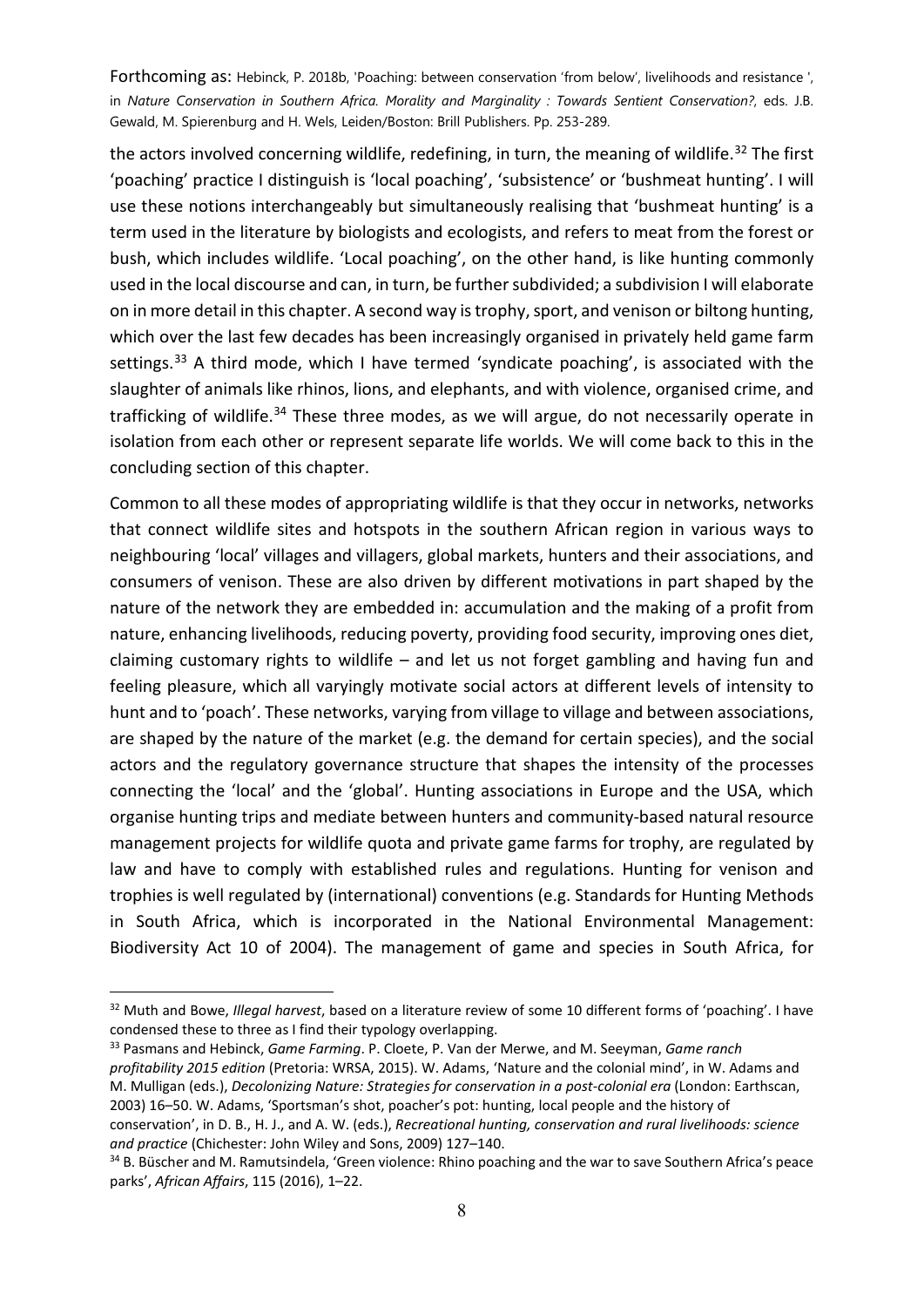instance, is subject to international obligations such as Threatened or Protected Species (TOPS). [35](#page-8-0)

'Syndicate poaching' does not comply with such laws and standards but is obviously regulated by mafia conventions. These mafia-like poaching syndicates are globally well connected.<sup>[36](#page-8-1)</sup> We will provide some evidence that their connections spread out to villages in the southern African region. The 2016 Netflix film 'The Ivory Game'<sup>[37](#page-8-2)</sup> shows this in great detail. The recent accusations against a top government official in South Africa<sup>[38](#page-8-3)</sup> also indicate that the Chinese connection goes beyond the village and involves the state apparatus. The recent increase in poaching of elephant, illegal logging, and overfishing of the Zambesi River are directly the result of Chinese syndicates operating in the Zambesi province of Namibia and elsewhere in the region. Chinese crime syndicates operate in different ways; what is known is that crime syndicates have established networks with 'locals' in Zambezi to poach elephants for their tusks. Illegal fishing also involves Chinese providing local people with nets to catch fish in the Zambezi River. Recently protected tree species in the Zambezi were confiscated by the authorities.<sup>[39](#page-8-4)</sup> Private game farms in northern Kwazulu-Natal are affected by poaching syndicates that work closely together with Chinese nationals based in the Jozini area. Lacking rangers, most of whom do not have firearms and a large area to patrol, makes protection a difficult task.<sup>[40](#page-8-5)</sup> On the other hand, there are also examples of white farmers allowing hunting on their farms. This interaction between hunters and poachers and landowners may be termed 'white complicity'.<sup>[41](#page-8-6)</sup> 'Syndicate poaching' is not just driven by the mafia's pursuit of wealth. Gao and Clark show the complexity of the ivory trade, which is also shaped by Chinese consumers' motivation stemming from the socially constructed economic, social, cultural, aesthetic, religious, and medical values of ivory.<sup>[42](#page-8-7)</sup>

Moreover, the process of statuary law-making defines the legality of the appropriation of wildlife. Some of the practices are conceived as legal and condoned by the law, while other practices are considered illegal according to the same law. From that moment onwards, laws enacted that devolved the right to appropriate wildlife to land-holders triggered the privatisation of wildlife management. The Wildlife Act of 1975 in Zimbabwe, the 1975 Conservation Ordinance in Namibia, and the Game Theft Act 105 of 1991 in South Africa made

<span id="page-8-0"></span><sup>&</sup>lt;sup>35</sup> J. Cousins, J. Sadler, and J. Evans, 'The challenge of regulating private wildlife ranches for conservation in South Africa', *Ecology and Society*, 15 (2010).

<span id="page-8-1"></span><sup>&</sup>lt;sup>36</sup> See https://en.wikipedia.org/wiki/Triad (organized crime).

<span id="page-8-2"></span><sup>37</sup> https://www.netflix.com/nl-en/title/80117533.

<span id="page-8-3"></span><sup>&</sup>lt;sup>38</sup> A National Government minster is accused of hanging out with a Chinese organised crime figure who traffics rhino horns and openly brags about bribing South African Justice and Immigration officials [\(http://www.news24.com/SouthAfrica/News/mahlobos-rhino-poacher-mate-20161112\)](http://www.news24.com/SouthAfrica/News/mahlobos-rhino-poacher-mate-20161112) <sup>39</sup> <http://oxpeckers.org/2017/02/xuecheng-hou-and-timber/>

<span id="page-8-5"></span><span id="page-8-4"></span><sup>&</sup>lt;sup>40</sup> S. Mthethwa, 'Hunting in KwaZulu-Natal, South Africa. Preliminary unpublished report', (2016), 1.

<span id="page-8-6"></span><sup>&</sup>lt;sup>41</sup> Malcom Draper, pers. comm., May 2017.

<span id="page-8-7"></span><sup>42</sup> Y. Gao and S. Clark, 'Elephant ivory trade in China: Trends and drivers', *Biological Conservation*, 180 (2014), 23–30.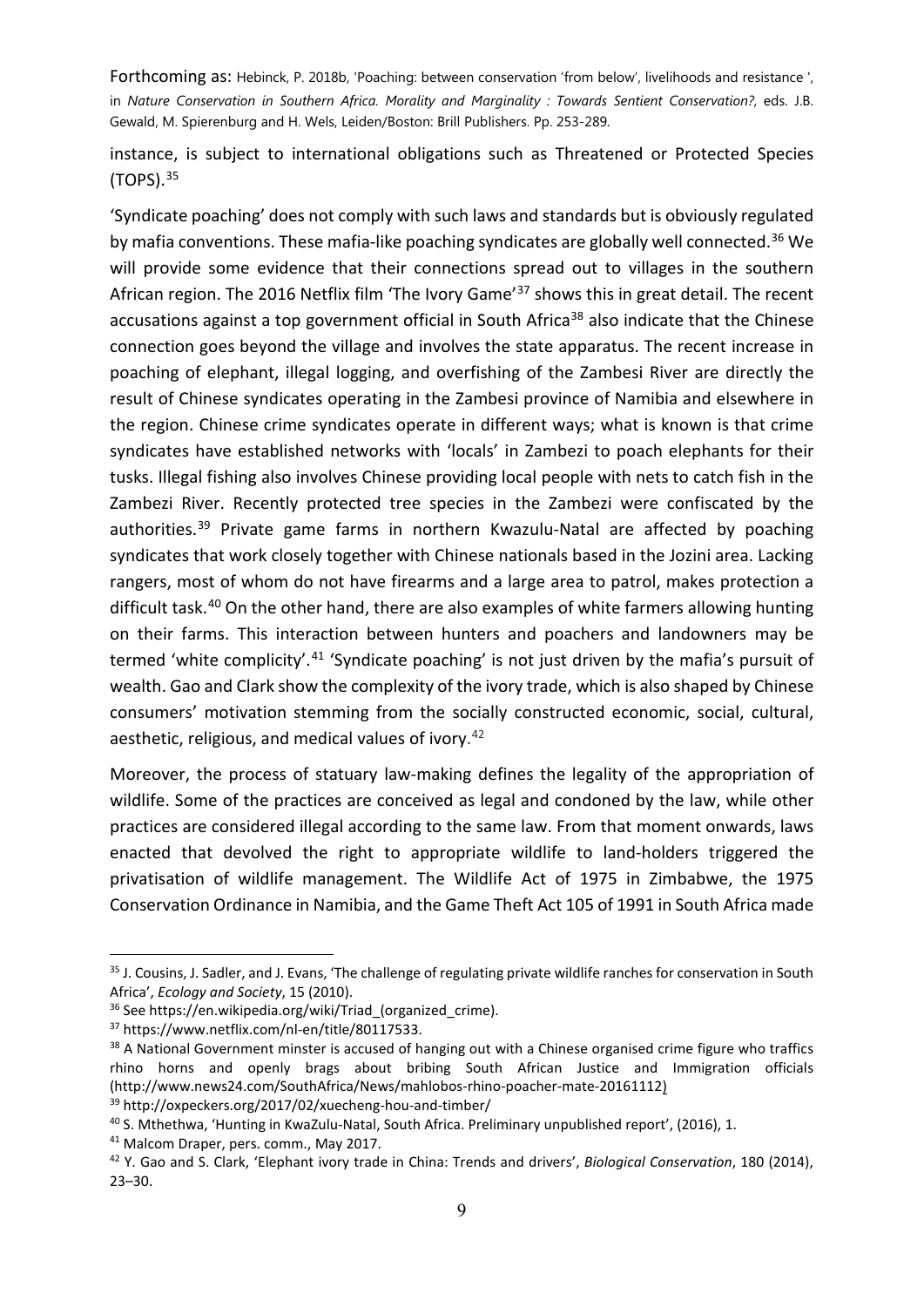venison and sports hunting a legal practise. Hunting for subsistence purposes or for local sale, possession, and transport were from that moment on designated as illegal and thus punishable. These laws were later amended after independence in 1980 and 1990 in Zimbabwe and Namibia, respectively, and were extended to also include the right of communities residing in communal areas to benefit. [43](#page-9-0) 'Local poaching' nevertheless remains a criminal act and the actor criminalised. Moreover, the idea that community-based natural resource management (CBNRM) would be an ideal vehicle for securing wildlife conservation, which would simultaneously both generate benefits to the wildlife resources and enhance the well-being of the rural people residing with these wildlife resources, is not always supported by the vast literature.<sup>[44](#page-9-1)</sup> CBNRM has proven not to function as premised. Nor does the market operate in ways that always support endeavours of CBNRM communities to reap the benefits of their control over wildlife resources.<sup>[45](#page-9-2)</sup> We will return to the implication of the failure of CBNRM later in the chapter.

Wildlife was, before these laws were amended, considered owned by the state but not necessarily an open-access resource. The appropriation of wildlife was varyingly regulated by the state and by customary authorities. Historically Africans hunted for wildlife as an everyday life practice, one that was sanctioned by the then 'pre-colonial' tribal authorities. The form of hunting was traditionally or rather culturally regulated.<sup>[46](#page-9-3)</sup> Specific species could not be hunted because of taboos (e.g. you do not hunt your totem). There is a tendency to romanticise, as Murombedzi (2003) argues, about what is known as pre-colonial conservation practices. As societies were socio-politically hierarchical, the rights to use wildlife were often such that commoners were excluded from the proceeds of nature. Game could often only be killed with consent of the chief or king. In addition, there were also local rules on how the trophies would

<span id="page-9-0"></span><sup>&</sup>lt;sup>43</sup> B. Child, 'The practice and principles of community-based wildlife management in Zimbabwe: The CAMPFIRE programme', *Biodiversity and conservation*, 5 (1996), 369–398. B. Jones and M. Murphree, 'Community-based natural resources management as a conservation mechanism: lessons and directions', in B. Child (ed.), *Parks in Transition. Biodiversity, Rural Development and the Bottom Line* (London: Earthscan, 2004), 63–104. B. Child, J. Musengezi, G. Parent, and G. Child, 'The economics and institutional economics of wildlife on private land in Africa', *Pastoralism: Research, Policy and Practice*, 2 (2012), 18.

<span id="page-9-1"></span><sup>44</sup> See Berkes, *Rethinking Community Based Conservation*, P. Balint and J. Mashinya, 'CAMPFIRE through the Lens of the 'Commons' Literature: Nyaminyami Rural District in Post-2000 Zimbabwe', *Journal of Southern African Studies*, 34 (2008), 127–143. F. Nelson and A. Agrawal, 'Patronage or Participation? Community-based Natural Resource Management Reform in Sub-Saharan Africa', *Development and Change*, 39 (2008), 557–585. M. De Vette, R. Kashululu, and P. Hebinck, 'Conservancies in Namibia: A discourse in action', in B. Arts, S. Van Bommel, M. Ros-Tonen, and G. G. Verschoor (eds.), *Forest-People Interfaces* (Wageningen: Wageningen Academic Publishers, 2012) 121–139. J. Kahler, G. Roloff and M. Gore, 'Poaching Risks in Community-Based Natural Resource Management', *Conservation Biology*, 27 (2013), 177–186.

<span id="page-9-3"></span><span id="page-9-2"></span><sup>&</sup>lt;sup>45</sup> See R. Lapeyre, 'The conflicting distribution of tourism revenue as an example of insecure land tenure in Namibian communal lands', in W. Anseeuw and C. Alden (eds.), *The Struggle over Land in Africa - Conflicts, Politics and Change* (Cape Town: HSRC, 2013), 85–104. R. Lapeyre, 'Revenue sharing in community-private sector lodges in Namibia: a bargaining model', *Tourism Economics*, 15 (2009), 653–669. M. Bollig and E. Olwage, 'The political ecology of hunting in Namibia's Kaokoveld: from Dorsland Trekkers' elephant hunts to trophy-hunting in contemporary conservancies', *Journal of Contemporary African Studies*, 34 (2016), 61–79. <sup>46</sup> Murombedzi, *Pre-colonial and colonial conservation*.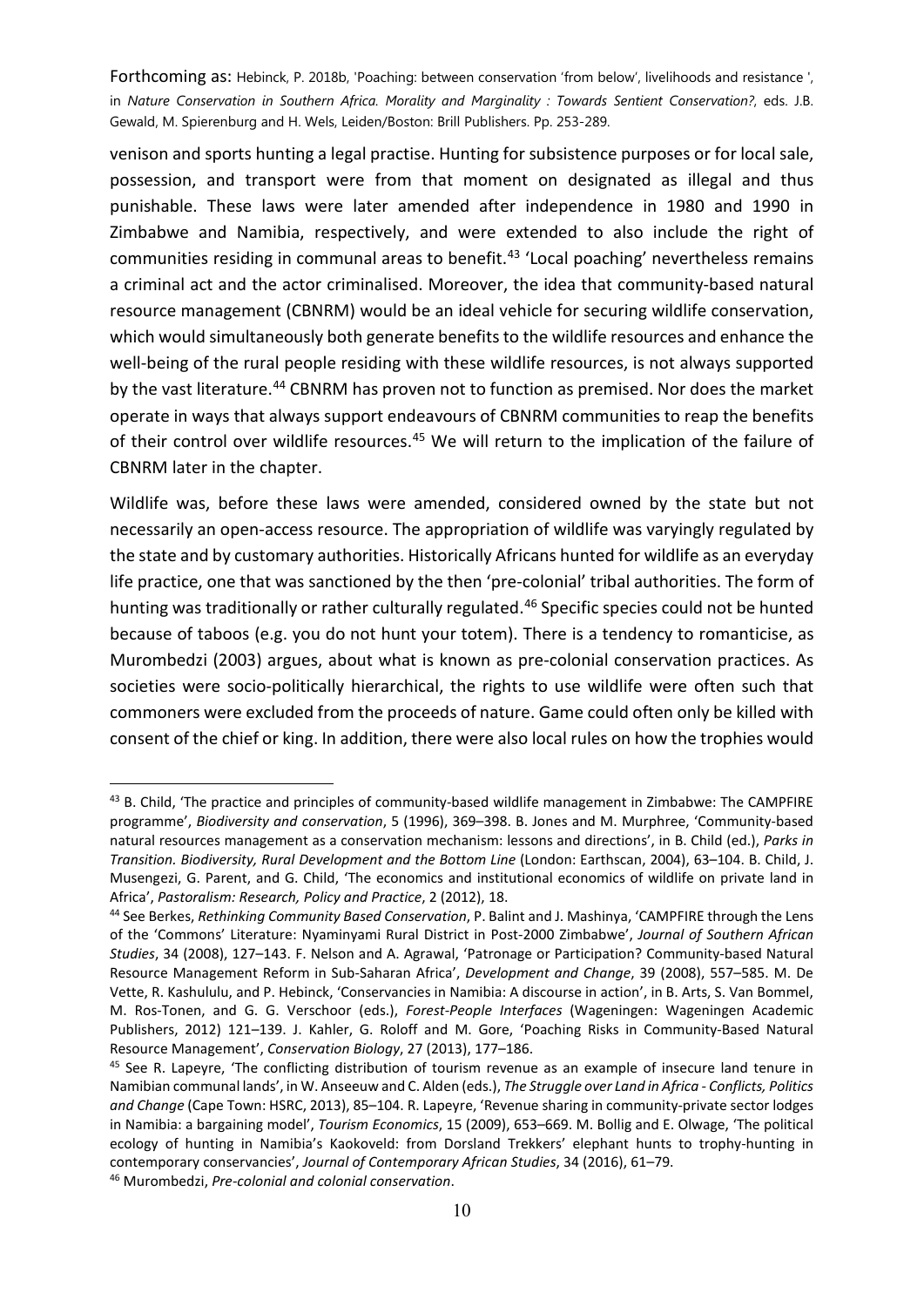be treated; trophies like elephant tusks and lion skins would usually be given to the chief as a gift and to show support, and were used for traditional ceremonies. The title of Hinze's paper "Without Chiefs there would be no Game" – Customary law and Nature Conservation $47$  is telling in this respect. Although this does not imply that during pre-colonial times 'poaching' or 'illegal hunting' was absent. Poaching could be interpreted as an act of resistance against the pre-colonial order. Pre-colonial Africa surely had their Robin Hoods. Another point to make would be that such 'local poaching' in many situations was in harmony with customary rights over wildlife.

Laws and the making of laws, however, need to be put into context. On the one hand, statutory law with regard to protection of wildlife has often been designed without consulting local communities, respecting their laws and customs, and the new laws would impact on their customary rights. We will return shortly to this aspect when we discuss 'local poaching' in more detail. On the other, the development of statutory laws to protect wildlife began with the realisation by various social actors (e.g. the State, local and international NGOs, local people) that wildlife numbers at the time of enactment were finite due to over utilisation by the elite, white settlers, local hunters, and so on. Jane Caruthers' research and publications elaborated in detail on the assault on wildlife in southern Africa. [48](#page-10-1) These were the times, as MacKenzie<sup>[49](#page-10-2)</sup> explains, that commercial hunting for ivory and skins in British colonial Africa served as a perk for European settlement, which gave way to a hunting culture on the part of a colonial elite consisting of settlers, autocrats, and bureaucrats who were deeply obsessed by shooting trophies, sportsmanship, and an old boys culture.<sup>[50](#page-10-3)</sup> These hunting practices coexisted with 'subsistence' hunting, which was important for African people. Like most white settlers, African people and particularly those who came to settle on annexed land, also depended on the same natural resources as those they displaced. Losing or gaining territory implied loosing or gaining animal resources. Moreover, additional aspects contributing to the depletion of wildlife include human population growth (leading to increased human-wildlife conflict), increase in grazing areas, and drought (conflict over scare resources such as grazing and water).

<span id="page-10-0"></span><sup>47</sup> M. Hinz, *Without chiefs there would be no game: Customary law and nature conservation* (Out of Africa Publishers, 2003).

<span id="page-10-1"></span><sup>48</sup> J. Carruthers, '"Police Boys" and poachers: Africans, wildlife protection and national parks, the Transvaal 1902 to 1950', *Koedoe*, 36 (1993), 11–23. J. Carruthers, 'Influences on Wildlife Management and Conservation Biology in South Africa c.1900 to c.1940', *South African Historical Journal*, 58 (2007), 65–90. J. Carruthers, 'Nature conservation and natural resource management 1870s–2000', in P. Delius (ed.), *Mpumalanga. History and heritage* (Scottsville: University of KwaZulu-Natal Press, 2010), 247–291.

<span id="page-10-2"></span><sup>49</sup> J. MacKenzie, *The Empire of Nature: Hunting, Conservation and British Imperialism* (Manchester: Manchester University Press, 1988).

<span id="page-10-3"></span><sup>&</sup>lt;sup>50</sup> See also E. Steinhart, 'Hunters, Poachers and Gamekeepers: Towards a Social History of Hunting in Colonial Kenya', *The Journal of African History*, 30 (1989), 247–264. E. Steinhart, *Black poachers, white hunters: a social history of hunting in colonial Kenya* (London: James Currey, 2006).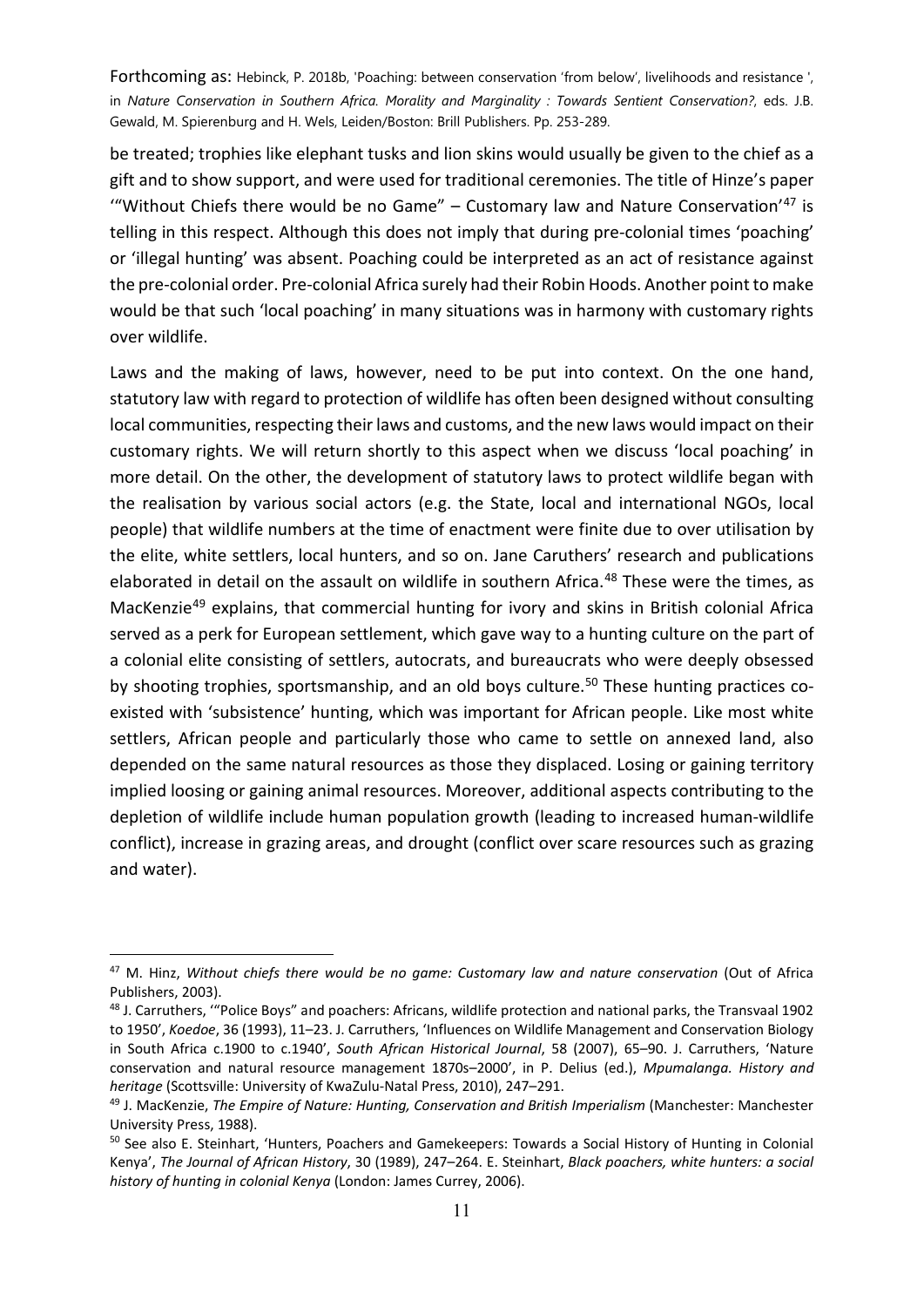This was also the time that conservation biology became an influential body of knowledge shaping the discourse of conservation. It coincided with the moment in the southern African region when the need for managing (that is conserving and preserving) wildlife became a key societal objective. Conservation biology evolved from a descriptive naturalist perspective to one that emphasised that wildlife 'should be studied and not hunted'. [51](#page-11-0) Wildlife like any other natural resource could (or should) have an economic value. Discovering and assessing that value, and how to use and access it, was one of the material reasons behind the spread of wildlife sciences more broadly.<sup>[52](#page-11-1)</sup> Protecting wildlife and conserving biodiversity became an important driver for research and the further development of the discipline. The further development of the discipline was very much contested and hampered by the vested economic and political interests of veterinary and agricultural scientists, and their institutions. To varying degrees, these sciences positioned themselves vis-à-vis the science of wildlife, as wildlife was seen as threatening 'the all-important pastoral economy of South Africa and the retention of any large area of undisturbed nature was consequently undesirable'.<sup>[53](#page-11-2)</sup> Wildlife transmitted diseases to domesticated animals and they needed to be kept apart. Predators like lynx and lion causing damage to livestock or crops were relabelled as vermin or problem animals, and could thus be hunted.<sup>[54](#page-11-3)</sup> This was, as Carruthers<sup>[55](#page-11-4)</sup> explains, the main push behind a new form of environmental governance: national parks and game reserves. Wildlife could then also be studied in its natural environment, and commercial and illegal hunting could be contained. At a later stage, notably from the 1950s onwards, wildlife management science developed a new branch: game farming became an object of study and developed as a recommended domain for the gradual development of what is now a thriving business.<sup>[56](#page-11-5)</sup> The role of the market and the intensity with which market relations shape the dynamics of conservation has been framed as neoliberal conservation. The market indeed increasingly extends into nature conservation practices (e.g. trophy hunting, eco-tourism, game viewing). [57](#page-11-6)

<span id="page-11-0"></span><sup>51</sup> Caruthers, *Influences on Wildlife Management*, 77.

<span id="page-11-1"></span><sup>52</sup> W. Beinart, 'Empire, Hunting and Ecological Change in Southern and Central Africa', *Past and Present*, 128 (1990), 162–186, 176; Carruthers, *Influences on Wildlife Management*, 75.

<span id="page-11-2"></span><sup>53</sup> Caruthers, *Influences on Wildlife Management*, 77.

<span id="page-11-3"></span><sup>54</sup> W. Beinart, *'Empire, Hunting and Ecological Change*. W. Beinart, 'African History and Environmental History', *African Affairs*, 99 (2000), 269–302. J. Murombedzi, *Pre-colonial and colonial conservation*.

<span id="page-11-4"></span><sup>55</sup> J. Carruthers, 'Changing perspectives on wildlife in Southern Africa, c. 1840 to c. 1914', *Society and Animals*, 13 (2005), 183–200. J. Carruthers, *Influences on Wildlife Management.*

<span id="page-11-5"></span><sup>56</sup> J. Carruthers, '"Wilding the farm or farming the wild"? The evolution of scientific game ranching in South Africa from the 1960s to the present', *Transactions of the Royal Society of South Africa* (2008), 160–181. Pasmans and Hebinck, *Game farming.* Cloete et al., *Game ranching profitability.*

<span id="page-11-6"></span><sup>57</sup> J. Silva and N. Motzer, 'Hybrid Uptakes of Neoliberal Conservation in Namibian Tourism-based Development', *Development and Change*, (2014). B. Büscher, 'Anti-Politics as Political Strategy: Neoliberalism and Transfrontier Conservation in Southern Africa', *Development and Change*, 41 (2010), 29–51. R. Lapeyre, 'The Tsiseb Conservancy: How Communities, the State and the Market Struggle for Its Success', in R. Van der Duim, M. Lamers, and J. Van Wijk (eds.), *Institutional Arrangements for Conservation, Development and Tourism in Eastern and Southern Africa.* (Heidelberg: Springer, 2015) 39–59.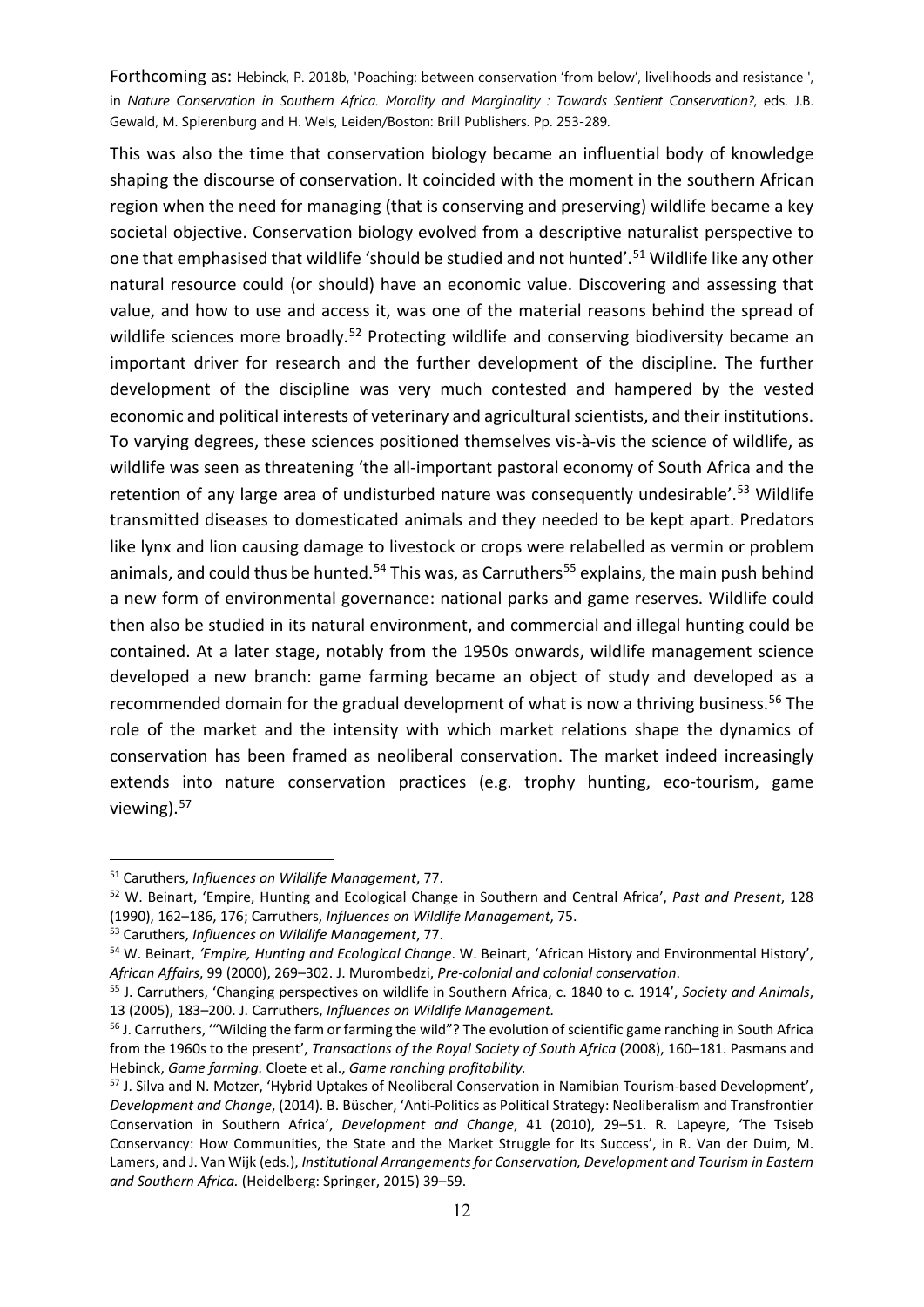### **Unpacking 'local poaching'**

 $\overline{a}$ 

'Poaching' is usually associated with poverty. The commonly voiced, received wisdom is that local people or commoners appropriate nature out of poverty and hunt whatever they can get their hands on, indiscriminate of species and numbers. The Millennium (now Sustainable) Development Goals discourse directly associates poaching with enduring poverty.<sup>[58](#page-12-0)</sup> Ending or reducing poverty is the best possible strategy to stop 'poaching'. The causal relationship assumed between poaching and poverty has been critiqued and needs further scrutiny. The reverse is also claimed to be important: poaching may lead to poverty, certainly under conditions when 'poaching' of wildlife, illegal logging, or fishing takes place on a large scale in indiscriminate ways. Such 'poaching' poses severe threats to household level food security strategies that hinge on sustainable harvesting from the wild. [59](#page-12-1) Quite a number of publications point to local and global market demand for illegally hunted products as an *explanans* for its continuation.<sup>[60](#page-12-2)</sup> Whether local poaching is a threat to biodiversity and species composition in local ecosystems, as is often argued in the literature,<sup>[61](#page-12-3)</sup> is subject to debate. One could then even make a point by saying that these poaching activities that take place on a commercial scale (e.g. organised on demand by syndicates, traders, and local elites) undermine 'local poaching'. This increasingly is a reality that needs to be taken into account when discussing local biodiversities and livelihood opportunities.

The remainder of this chapter serves to deconstruct 'poaching'. There is little detailed and reliable quantitative data available on how much is being hunted or 'poached', how that compares to ecological thresholds, and how much is 'legally' hunted as trophy and billtong. There is more information on what motivates and drives people to 'poach', who 'poaches', and how 'poaching' is organised. I will use data from recent studies in South Africa (Eastern

<span id="page-12-0"></span><sup>58</sup> Sachs et al. 2009, *Biodiversity Conservation*. Bowen-Jones et al., *Economic commodity or environmental crisis?* (2002). Adams et al., *Biodiversity Conservation and the Eradication of Poverty* (2004)*.* R. Duffy et al., *Toward a new understanding* (2016). R. Grey-Ross, C. Downs and K. Kirkman, 'An Assessment of Illegal Hunting on Farmland in KwaZulu-Natal, South Africa: Implications for Oribi (Ourebia ourebi) Conservation', *South African Journal of Wildlife Research*, 40 (2010), 43–52.

<span id="page-12-1"></span><sup>59</sup> C. Romanelli, D. Cooper, D. Campbell-Lendrum, M. Maiero, W. Karesh, D. Hunter and C. Golden, *Connecting Global Priorities: Biodiversity and Human Health A State of Knowledge Review* (Geneva: WHO Press, 2015). S. Sethi and R. Hilborn, 'Interactions between poaching and management policy affect marine reserves as conservation tools', *Biological Conservation*, 141 (2008), 506–516. D. Sheil, 'Conservation and Biodiversity Monitoring in the Tropics: Realities, Priorities, and Distractions', *Conservation Biology*, 15 (2001), 1179–1182.

<span id="page-12-2"></span><sup>60</sup> Bowen-Jones et al., *Economic commodity or environmental crisis*? (2003). J. Brashares, P. Arcese, M. Sam, P. Coppolillo, et al., 'Bushmeat Hunting, Wildlife Declines, and Fish Supply in West Africa', *Science*, 306 (2004), 1180–1183. Gao and Clark, *Elephant Ivory trade* (2014).

<span id="page-12-3"></span><sup>61</sup> This position is defended in Bashares et al., 2002, *Bushmeat hunting*.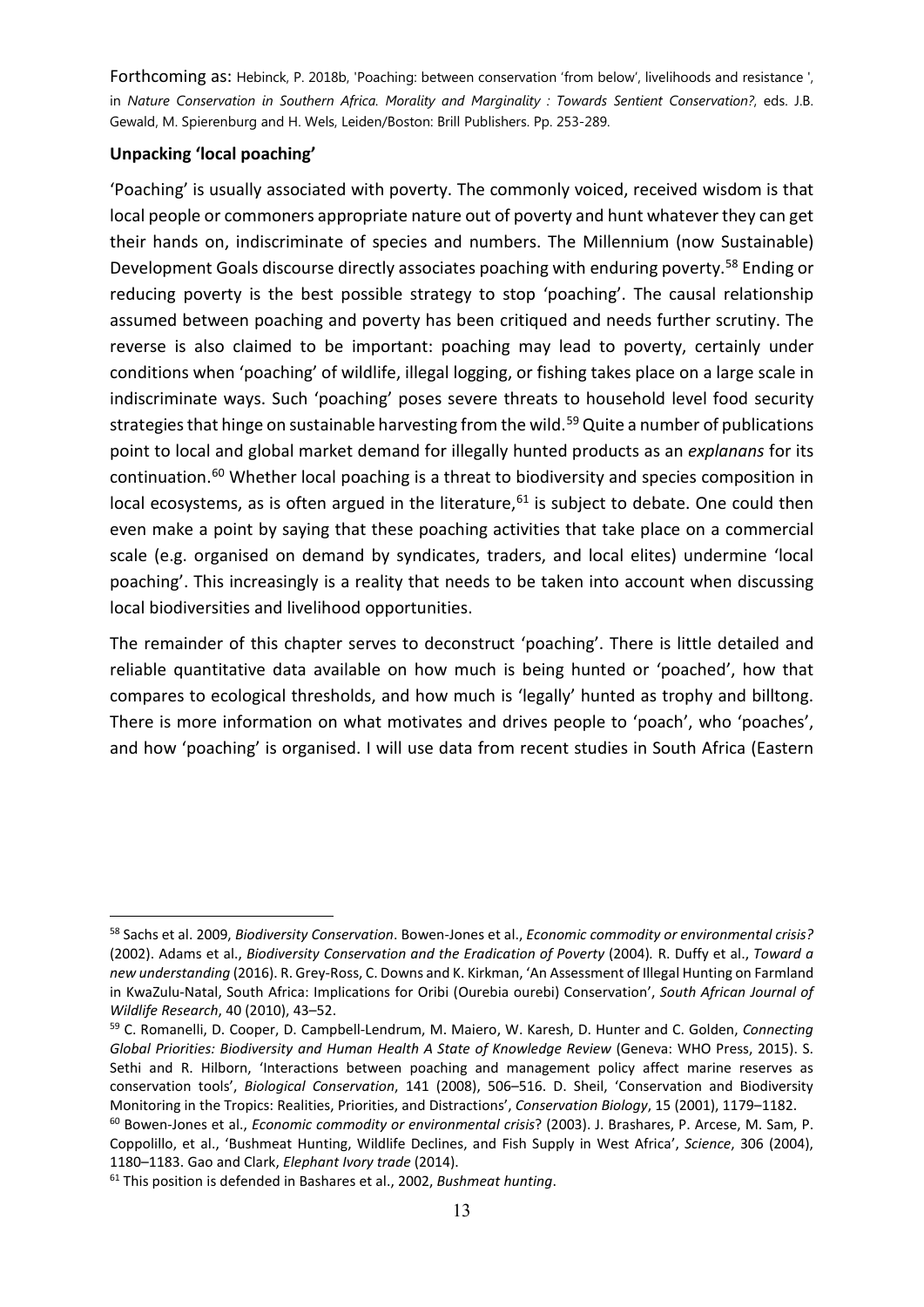Cape,<sup>[62](#page-13-0)</sup> Venda,<sup>[63](#page-13-1)</sup> and KwaZulu-Natal<sup>[64](#page-13-2)</sup>) and Namibia<sup>65</sup>, and to an extent in Zimbabwe.<sup>[66](#page-13-4)</sup> William Mponwana conducted a series of interviews in Uitzicht in the Mogalakwena Municipality of the Waterberg District, Venda, and Limpopo with Peter, Masipa, Daniel, Kharthu, April, James, Aumen, Kingsley, Maffie and Benjamin. Shile Mthethwa interviewed two hunters and two game wardens/ranchers involved in anti-poaching campaigns in KwaZulu-Natal in October/November. Rodger Lubilo collected data from 75 'poachers' in three conservancies in the Zambesi province in Namibia between 2011 and 2015.

Before I elaborate on these strategies and practices in some detail, I will dwell on what they have in common. Hunters' narratives are full of references to adventure, the thrill of the kill but also the thrill to escape arrest, the excitement, and craftsmanship. Hunting is recreational and socially bonding but also sport and gambling. Taken together their narratives display that 'poaching' is not necessarily related to poverty nor do they tell us that 'poaching' is purely rational and is responding to market incentives. The excitement of hunting combined with satisfying one's cultural needs and exercising one's natural or birthright to harvest wildlife explains the continuity of bushmeat hunting despite it being criminalised. Hayward suggests it is the '*relatively wealthy city dwellers who are seeking reminders of their traditional lifestyles*'[.67](#page-13-5)

Hunters also turn out not to be professional hunters per se. Most have paid jobs, varying from headmaster, to herder, security guard, and taxidermists. Some are unemployed. Hunters assert they not only hunt for food or financial gain. Hunting is also recreational and bonds friendships, they say:

We hunt for fun and to enjoy the thrill of seeing one man's dogs outpace another man's. We go hunting to extend our friendship. There are about thirty of us. We go hunting every Sunday morning. We drive all around Limpopo and we have been as far as Kwazulu-Natal and the North West looking for game. We went to Kwazulu Natal for four days and came back with 22 gemsbok. These dogs are quick. My male dog named Dollar is very strong and can kill a big buck by himself. I usually go with two dogs from all my dogs when just going casually. In Potchefstroom the fields are flat and you can see animals very easily [Masipa].

<span id="page-13-0"></span><sup>62</sup> Pasmans and Hebinck, *Game Farming;* Hayward, *Bushmeat hunting.*

<span id="page-13-1"></span><sup>63</sup> Mponwana, *Bushmeat hunting in Limpopo*. Unpublished report (2016).

<span id="page-13-2"></span><sup>64</sup> Mthethwa, *Hunting in KwaZulu-Natal*. Unpublished report (2016). T. Kamuti, 'Private Wildlife Governance in a Context of Radical Uncertainty Dynamics of Game Farming Policy and Practice in KwaZulu-Natal, South Africa', (unpublished PhD thesis, Free University Amsterdam, 2016).

<span id="page-13-3"></span><sup>&</sup>lt;sup>65</sup> Lubilo, R., Forthcoming 2018. 'Enactment of 'community' in community-based natural resource management in the Zambezi region, Namibia', (unpublished PhD thesis, Sociology of Development and Change, Wageningen University).

<span id="page-13-4"></span><sup>&</sup>lt;sup>66</sup> S. Matema, 'Bushmeat hunting in Save Conservancy, Zimbabwe', (unpublished Master's thesis, University of Zimbabwe, 2007).

<span id="page-13-5"></span><sup>67</sup> Hayward, *Bushmeat Hunting,* 79.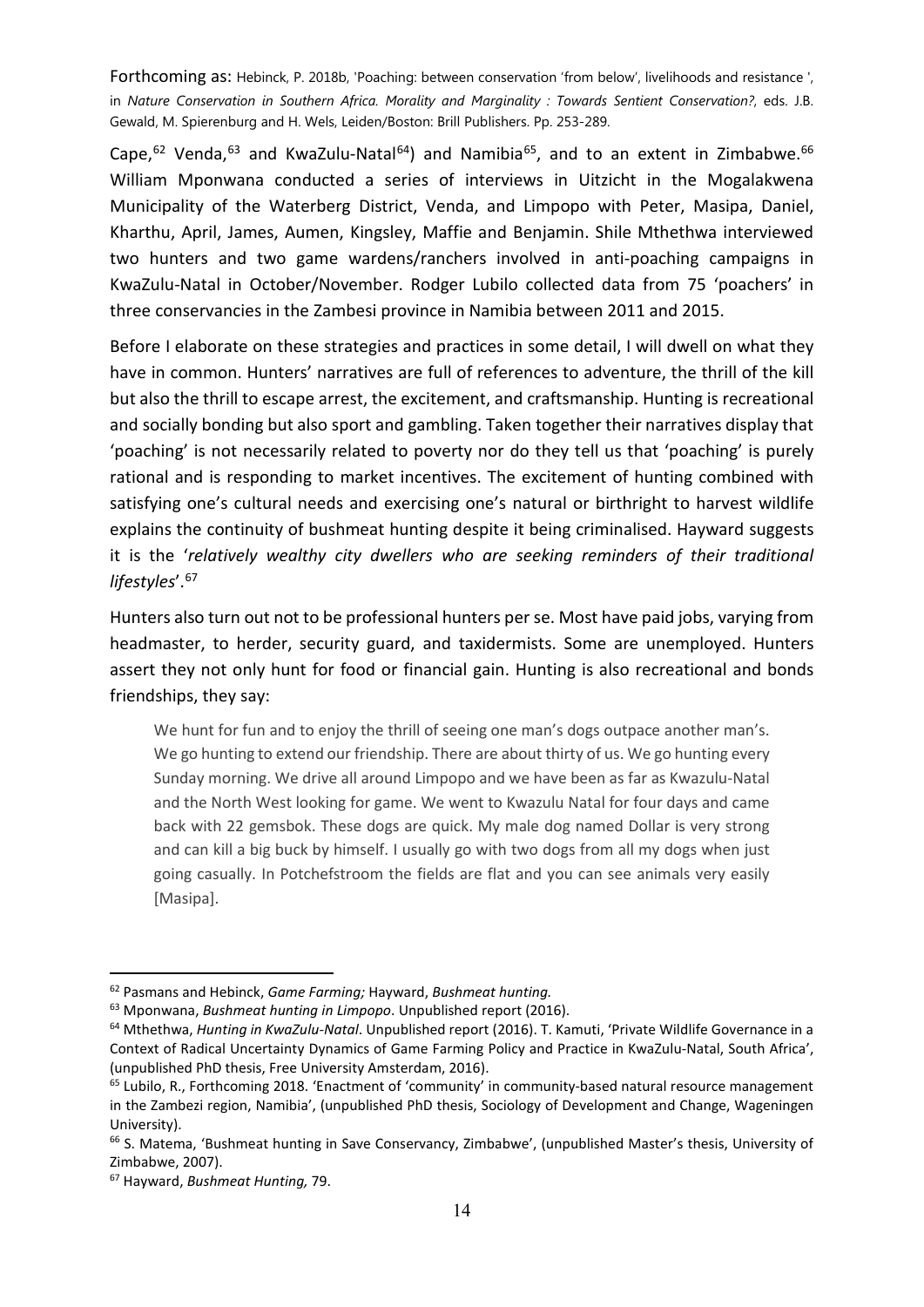The sites where the hunting takes place are mostly in the communal areas, nearby a game farm or reserve. The most commonly hunted animals are bush pigs (bosvark), springboks (gazelle), and impalas. Other animals, which hunters report to have hunted and caught, are rabbits, warthog, caracals, gemsbok, oribi, kudu, rock hyrax, springhaasie, and birds (guinea fowls and the crested Francolin).

I've killed eleven bush pigs this year. There are a lot of pigs in these bushes. This month alone I've also killed two impalas. Big ones. I have killed caracals but do not eat them. Other people eat them but I don't because it has a bad smell. I have also killed some animal that is found near the river. It is able to go up trees and looks like a cat. It is called letlaparankwe. Its meat is red like that of a cow. I walk up to 15km as I hunt all the way up to the mountain [of one of the nearby villages named Nkidikitlana]. There are some days where I get nothing. If I am able to track an animal today and not kill it, it encourages me to come back the following day looking for me [Daniel].

# Vlakvark (referred to as *topo*) or warthogs are the least hunted. They are known for their aggression and ability to sometimes injure or kill dogs:

A real hunter is one that is able to kill a vlakvark. That animal can even kill you as a hunter. They outsmart dogs a lot and often when we see them we make sure our dogs don't attempt to go after them. A vlakvark is different from a bosvark (bushpig). A vlakvark will go into thorny bushes knowing your dogs won't follow. That's when your spear becomes handy but you need to be careful because that thing can kill you. These are always going up and down because they are hardly killed. We fought a warthog from midnight till am when our boss asked is to kill them. The warthog came out of a hole flying like a bullet. The dogs were so tired that they rested under a tree. As the warthog stops and faces us, we have to climb up trees. Then we get off once it starts moving. Its level of danger to humans can be like that of a lion. It is easier to kill if it's hole is under a tree then you easily stab it on its head as it peeks [Kharthu].

# Some say that they have no preference for the type of animal to hunt but rather go out in hopes to find meat. Whatever is found and killed suffices for the hunter.

I never go hunting and come back empty handed. I will make sure I'm in the bushes all night till morning until I kill something. Last time I went hunting I killed three animals in one hunt. Meat is meat and as long as it can support us. I've killed rock hyraxes which very tasty meat [Peter].

Hunters walk up to 20km in total in the wild as they go hunting. Some hunters prefer to track animals by using spores while others hunt near the river. Others do not follow a particular path but just go wherever the road leads them:

When I go hunting, I first test to see if there is wind. If there is wind I usually go perpendicular to the direction of the wind. After covering significant distance, I turn and go against the wind. I won't catch anything apart from this way. That way, animals coming my way won't hear me approach because of the wind. I can track animals for more than three hours before seeing anything. Animals can sense us and dogs can also sense animals.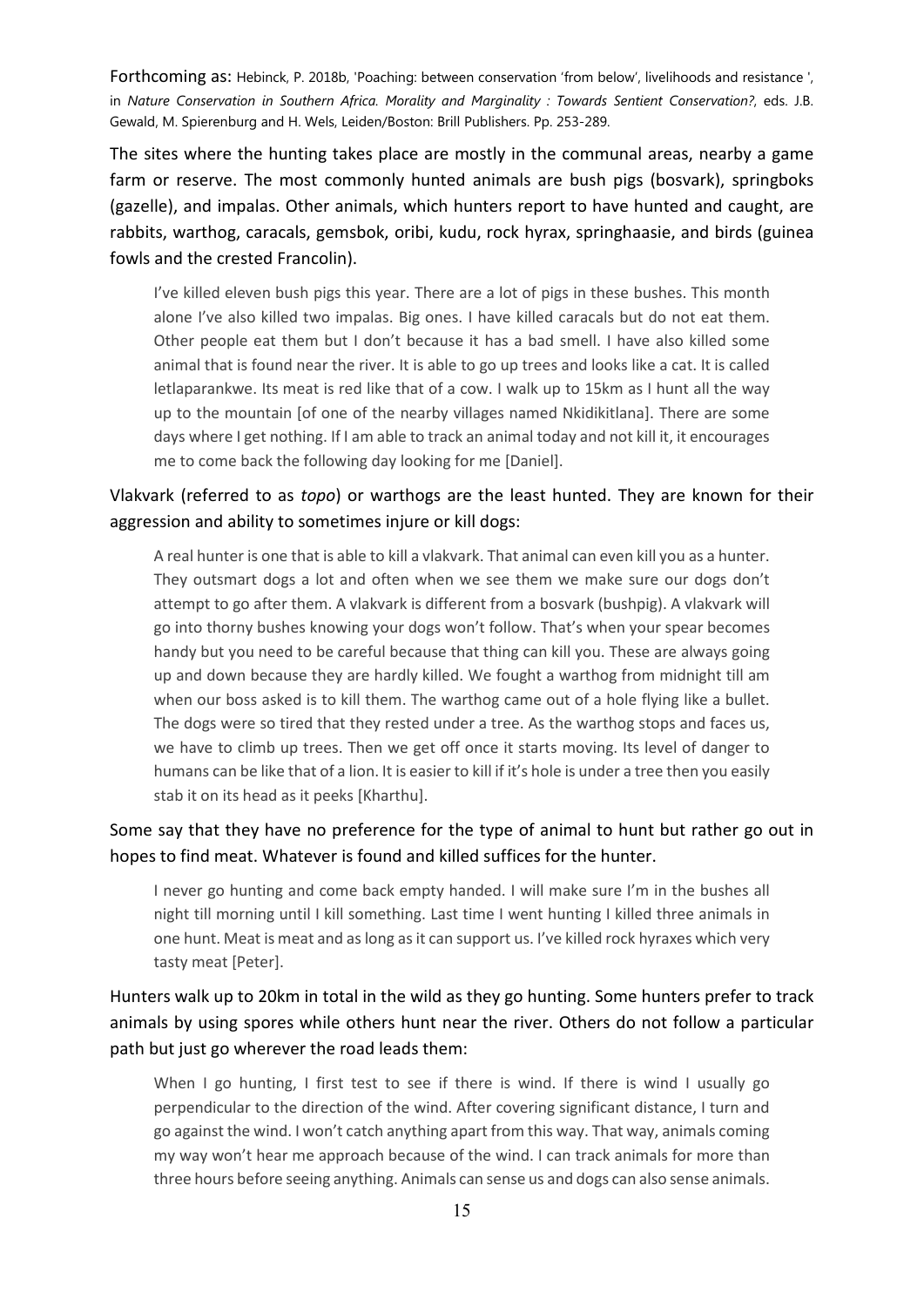Early mornings are a perfect time to go hunting. I wish I had greyhounds because they are the fastest. But they are stupid dogs because they have no brakes and can die easily while in pursuit and hit into trees [April].

The hunter narratives also point out that apart from ordering 'poaching' discursively, 'poaching' is differentiated in terms of 'technology' and social organisation. It is important, for instance, to differentiate hunting with well-trained hunting dogs<sup>[68](#page-15-0)</sup> and particularly taxi hunting, which has become very popular, particular in South Africa. [69](#page-15-1) Dog owners form groups and transport them in a taxi, from where they are released to hunt down animals. The hunters cum dog owners gamble amongst themselves whose dog will win the chase killing the prey first. Hunting with dogs requires a financial and social capital investment in well-trained and well-bred hunting dogs and collectives. Taxi hunting is contested by conservationists and portrayed as destructive and dangerous.

Below is the narrative of a hunter in KwaZulu-Natal who was interviewed by Shile Mthethwa in October 2016. The narrative explains the social organisation of the hunt, the how, and what is hunted and when. The role of hunting dogs is central in this narrative.

<span id="page-15-1"></span><span id="page-15-0"></span><sup>&</sup>lt;sup>68</sup>See: [http://mashable.com/2015/07/19/south-africans-dogs-hunting/#uq.27cnfaSqO.](http://mashable.com/2015/07/19/south-africans-dogs-hunting/#uq.27cnfaSqO)<br><sup>69</sup>See:http://www.traveller24.com/Explo<u>re/Green/pics-illegal-taxi-dog-hunters-destroying-sas-biodiversity-</u> [capenature-20160829.](http://www.traveller24.com/Explore/Green/pics-illegal-taxi-dog-hunters-destroying-sas-biodiversity-capenature-20160829) T. Kamuti, *Private Wildlife Governance*, 277 ff.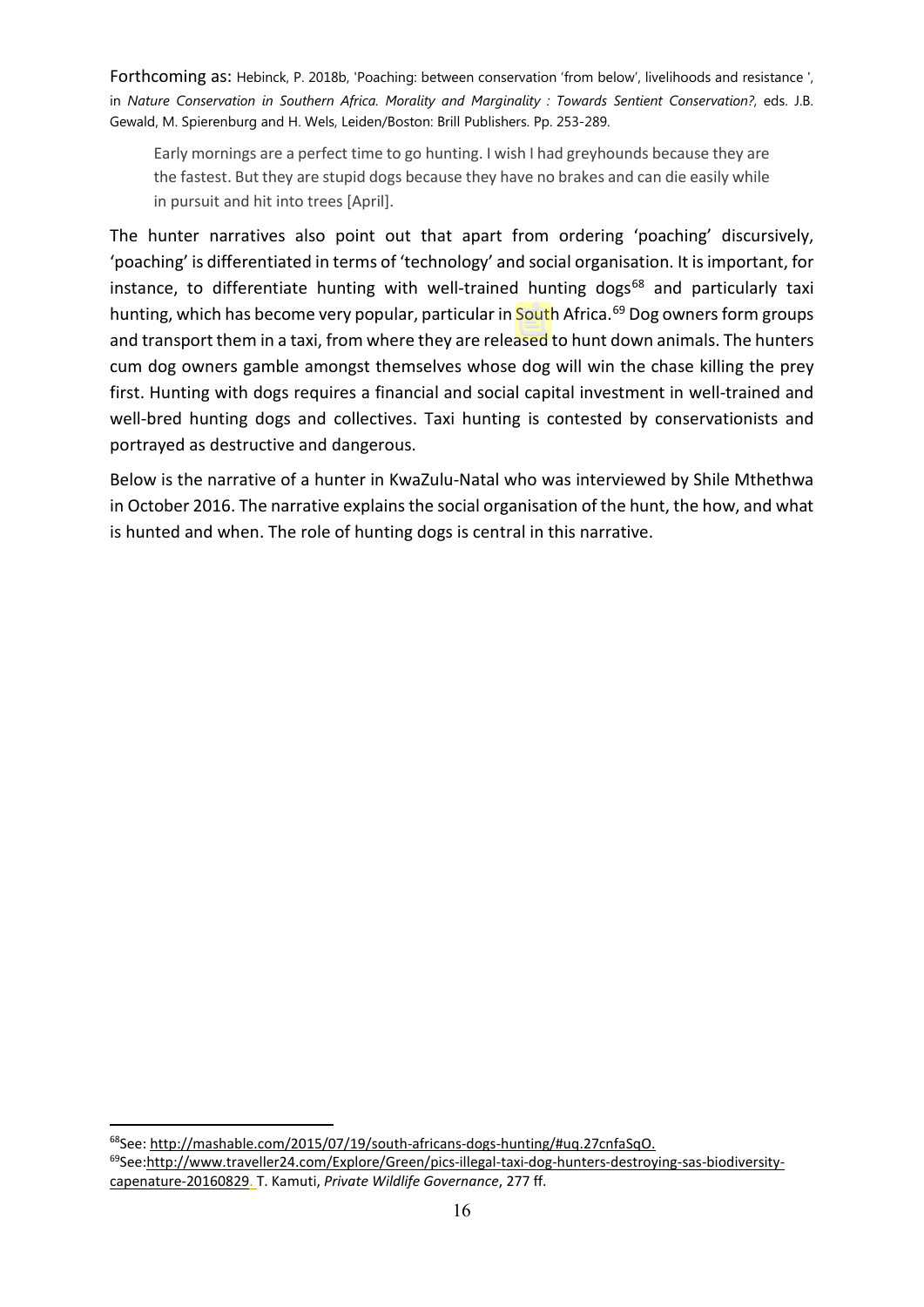<span id="page-16-0"></span>Mr C is a local hunter in Northern KwaZulu-Natal who denied ever using any snares. He professed to be hunting with dogs and started his own dog-breeding programme. He mentioned that there are four to five breeds of dogs which are generally used in the area for hunting; namely the borzoi, saluki, proter (a greyhound like breed), indigenous dog breed and one he referred to as *impondo* (it looks like a greyhound [proter], *saluki* or *borzoi* but its ears are pointed and small like an Alsatian or German Sheppard. His preferred breeds are the saluki and borzoi which he currently owns and is trying to breed. The hunting he claims takes place in the mountains of the communal area and is mainly for duiker, hares and rabbits. He mentioned that all the speed hounds or hunting dogs are sight animals as they can't follow the scent of an antelope. For that reason they are held by the owner during the hunt and are only released when an antelope is seen. Holding also conserves the energy of the dogs and also increases the chances of success during the hunt.

The duiker he claims are seen when they are herding cattle and the area where they are seen is marked especially if it is seen in the same area more than twice. The person who has spotted and confirmed the area where the duiker stays is the leader of the hunt and he is the one who sets the rules of how the hunt is to be conducted. He will call for the hunting party and set the date, hunters in the area are free to invite hunters they know from other areas. Mr C says he hunts for spot and most of the people that he acquainted to who are not from his village, he met during hunting expeditions in his area or their area when they are invited to participate in a hunt. Hunters walk in a c shape to draw the antelope into the semi-circle so it can be hunted. Disputes of whose dog caught the antelope are settled by each owner who thinks it's his dog that made the kill describing how his dog makes a kill before they go and inspect the dead animal. The one who is proved right keeps the kill, if the other party is still not satisfied the other parties arbitrate but the final decision rests with the one who called for the hunt to take place. In most instances the one who called for the hunt will get to keep the animal or give it to the one he thinks is telling the truth. Argumentative hunters are more often than not ostracised and not invited to future hunts, if they insist on joining anyway the senior guys sit him down and in no uncertain terms tell him he is not welcome.

Hunts he says are conducted before sunrise or early morning, part of the reason he says is the fact that "proters" tend to overheat when chasing down an animal. This breed he states finds it difficult to cool down naturally during the heat of the midday sun and may even die if they are not helped to cool down by pouring water over them. The borzoi and saluki don't have the problem of overheating during the chase, part of the reason he says he prefers breeding them. The hunting dogs he says have to be taken out periodically so they can stretch their legs and come back home tired. This is done to avoid the dogs being mischievous, as they tend to start chasing down goats and getting into all sorts of trouble. For this the dogs are taken to the mountain and allowed to chase anything as long as it's not dangerous, this way they tend to tire quickly and herded back home. The dogs he says spend most of their time locked during the day only to be released at night to resume guarding duties.

Dog or taxi hunting is significantly different from the hunter who makes use of snares, spotlights (for night hunting), slingshots, and short and long stabbing spears. Often these hunting technologies are combined, this to emphasise that it is not just a modern form along side 'traditional' forms of 'poaching'. Along with their well-trained hunting dogs, hunters walk with a spear made from reinforced steel. The steel is sharpened at one end and the other end is tied with layers of rope or cloth for grip. The spear is used to stab bush pigs when they go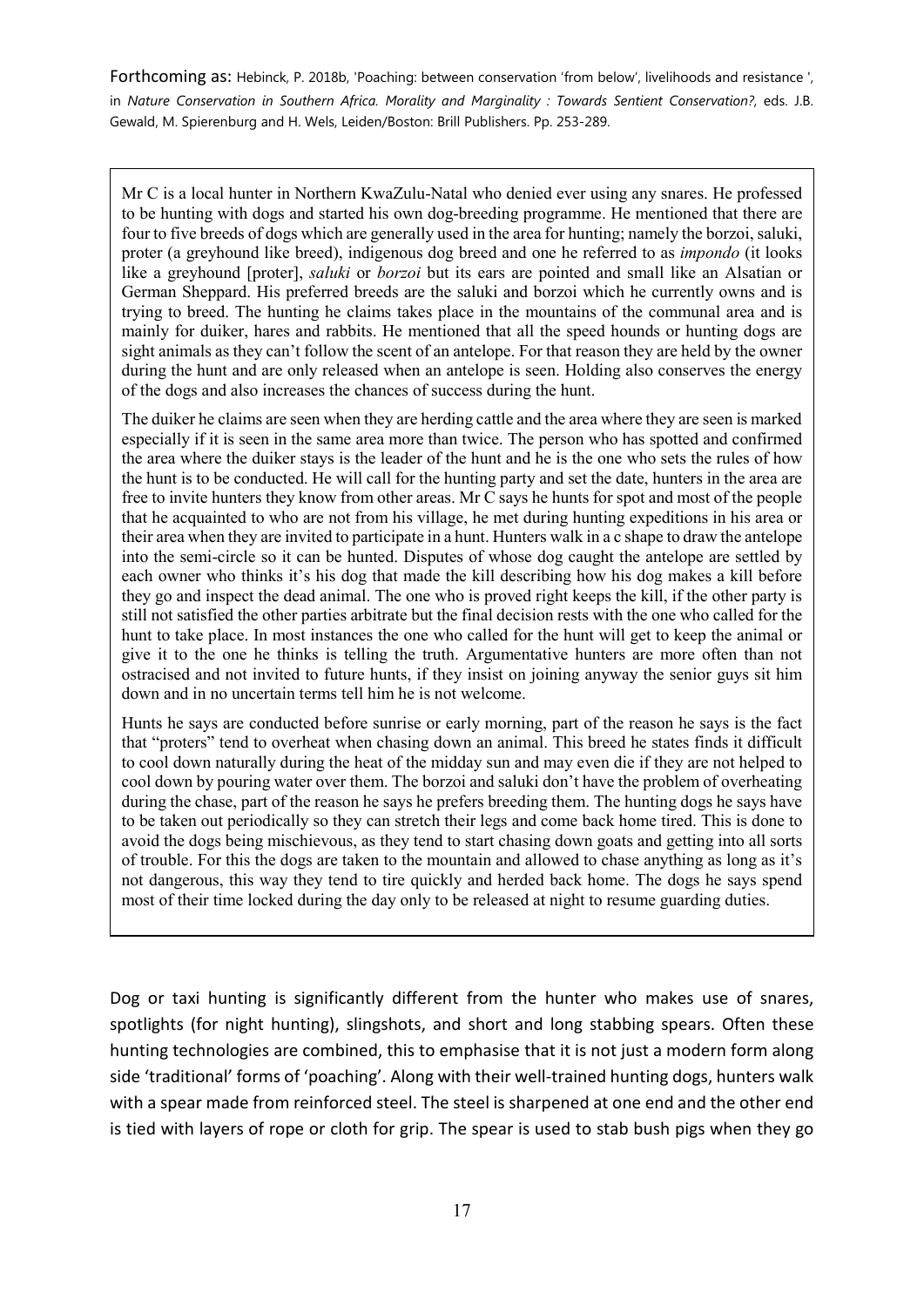into holes or when the dogs are holding the animal down. Warthogs stuff their bodies into thorny bushes or trees making it difficult for dogs to attack.

## *'Poaching' as discursive strategy*

Making sense of the field data, I followed Ribot and Peluso,<sup>[70](#page-17-0)</sup> and am conceptualising 'poaching' as a form of appropriating wild life that is embedded in and shaped by a variety of strategies that are discursively expressed and legitimised. I identify three discursive 'poaching' strategies. These are not clear-cut, as we will see, but partly overlap.

- (1) 'Poaching' is a legitimate practice, which is sustained by claims on cultural and customary rights to feed ones family and to supplement the family diet with protein.
- (2) 'Poaching' is an 'act of resistance' against the processes that exclude local people from being excluded from appropriating wildlife. 'Poaching' is a birthright.
- (3) 'Poaching' also, and increasingly, serves to satisfy a market demand. Hunting for cash has become more and more important.

# *'Poaching as legitimate'*

Haywards<sup>[71](#page-17-1)</sup> case study in the Dwesa and Cwebe forest reserves of the Eastern Cape underpins the argument that bushmeat hunting is significant, quantitatively and socio-culturally, and that it supports rural livelihoods. It holds significant nutritional value and supplements locally produced and purchased food with protein from the natural environment. Bushmeat holds great sociocultural value for rural people, in particular the poor. [72](#page-17-2)

Hunting for food is an often-recurring answer in interviews and surveys with 'poachers'. Knapp and colleagues<sup>[73](#page-17-3)</sup> sampled villages outside Ruaha National Park in Tanzania and found that 79% of the 'poachers' poached for food, while some 78% also hunted for cash. Those hunters who called themselves poor stated hunting to obtain food was paramount.<sup>[74](#page-17-4)</sup>

*Seshebo* in Venda refers to anything that can be eaten with porridge (pap) or rice or samp and is usually in the form of red meat or chicken.

I hunt for seshebo. I do not sell anything. Even when I kill an impala, it is all mine. I do not want anyone near it. Bushmeat has little to no fats compared to this processed meat. It is healthier and this meat can cover me for an entire month [Daniel; James].

<span id="page-17-0"></span><sup>70</sup> Ribot and Peluso, *Theory of Access*.

<span id="page-17-1"></span><sup>71</sup> Hayward, *Bushmeat hunting*.

<span id="page-17-2"></span> $72$  S. Kachula and C. M. Shackleton, 'Quantity and significance of wild meat off-take by a rural community in the Eastern Cape, South Africa', *Environmental Conservation*, 36 (2009), 192–200. D. McGarry and C. Shackleton, 'Children navigating rural poverty: rural children's use of wild resources to counteract food insecurity in the Eastern Cape province, South Africa', *Journal of Children and Poverty*, 15 (2009), 19–37.

<span id="page-17-3"></span><sup>&</sup>lt;sup>73</sup> E. Knapp, N. Peace, and L. Bechtel, 'Poachers and Poverty: Assessing Objective and Subjective Measures of Poverty among Illegal Hunters Outside Ruaha National Park, Tanzania', *Conservation and Society*, 15 (2017), 24– 32.

<span id="page-17-4"></span><sup>74</sup> Knapp et al., *Poachers and Poverty*, 27.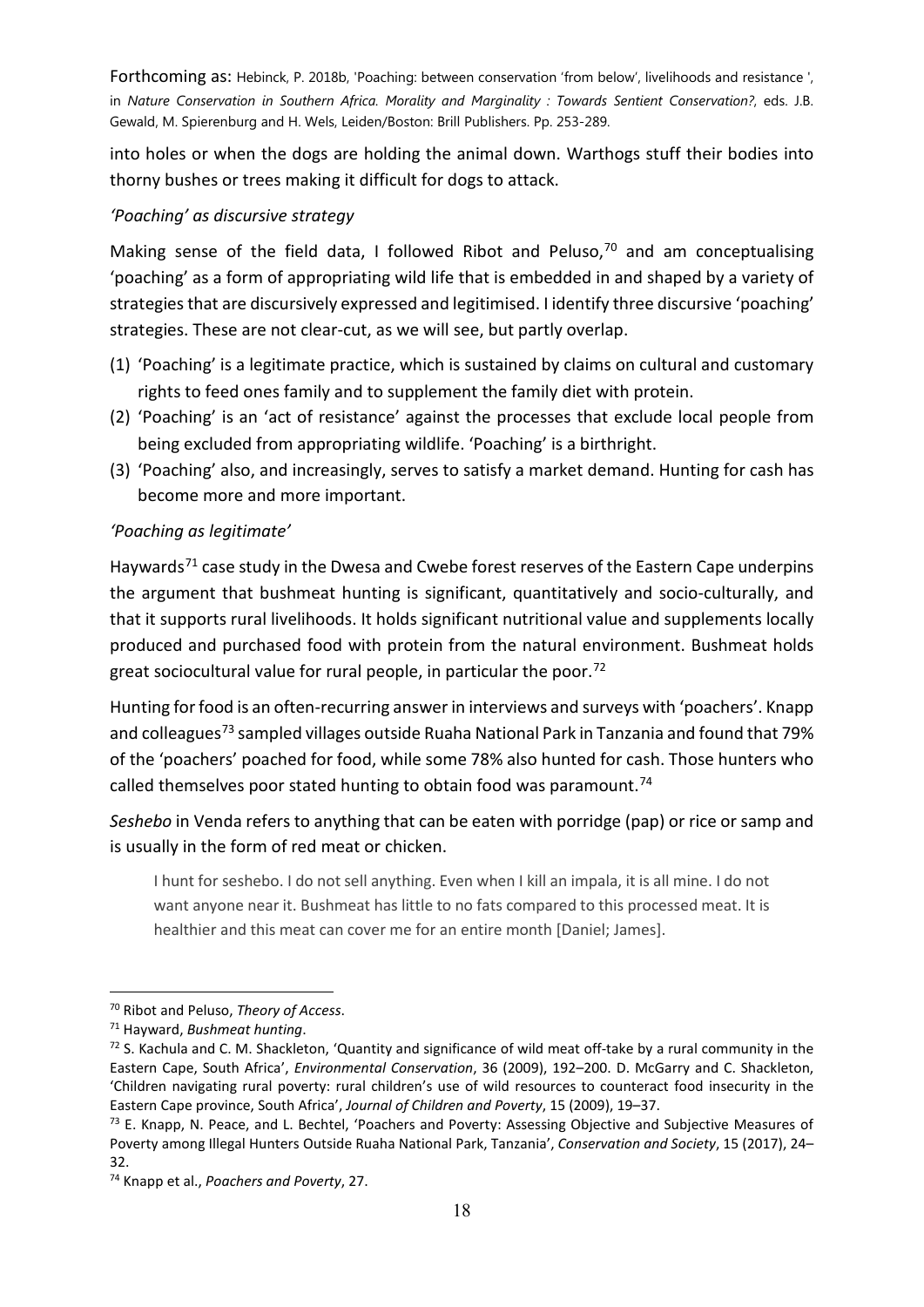Quite a few hunters mentioned the need for meat for sustenance (*seshebo*) and argued that bushmeat is readily available and goes a long way. One hunter stated that his preference is for bush pigs only:

I go for these pigs only. I used to hunt rabbits at a younger age. My current dogs aren't as strong as my previous pack. They go for pigs because they like animals that put up a fight. I sometimes help them fight the pigs as some are tough especially the warthogs as opposed to the bush pigs. Baboons are also a problem because they get violent so when I have my spear or axe I am a part of the fight to try and protect my dogs. When they see bucks they assume they are goats and I have to shout at them to chase but they remain still [Aumen].

Another hunter referred back to before 1994 when they were given permission to hunt in the village and so became accustomed to hunting from then on. The hunter opted not to disclose the type of tools he used to hunt over the years. Other hunters had mentioned him as someone who possessed guns for hunting:

Back in the day when the white people were in power, they gave us rights to hunt locally. There was an abundance of animals roaming around back then. We had kudu, all kinds of bucks and meat was an easy find. I don't recall a time whereby I would go to the shops to buy meat. (...) Nowadays I'm older, there isn't as much game as before and I have to go with my grandson into the wild and he does most of the work [Kingsley].

Research by Rodgers Lubilo in three conservancies in Zambezi province, Namibia, shows that 'poaching' is associated with being poor. Local communities in the three conservancies belong to the group of people who could be termed poor and politically marginalised, who have limited alternative livelihood options other than living and carving out an existence in the conservancy.<sup>[75](#page-18-0)</sup> Only a few are employed by the conservancy. Many struggle and make ends meet through low-input farming that often suffers from baboons and elephants; casual labour and hunting are among the few options comprising value-adding activities in the area. Field data obtained from interviews shows that many hunt for the pot and supplement their diet with protein from the wild, including fish, small mammals, and antelopes.

Local poaching in the conservancies is also legitimised and explained by conservancy members as a cultural practice that revolves around an intimate association of culture and nature. Hunting is culturally well embedded; from time immemorial they have hunted wildlife, they say, and were taught by their parents how to hunt. This is reflected in the cultural norms, practices, and in the way hunting is talked about. Nature and culture are seen as co-evolving (Ingold 2000). Hunting forms an integral part of socialisation processes: at a young age, boys learn the hunting skills from their fathers and learn the behaviour of the various species of

<span id="page-18-0"></span><sup>75</sup> K. Khumalo and L. Yung, 'Women, Human-Wildlife Conflict, and CBNRM: Hidden Impacts and Vulnerabilities in Kwandu Conservancy, Namibia', *Conservation and Society*, 13 (2015), 232–243.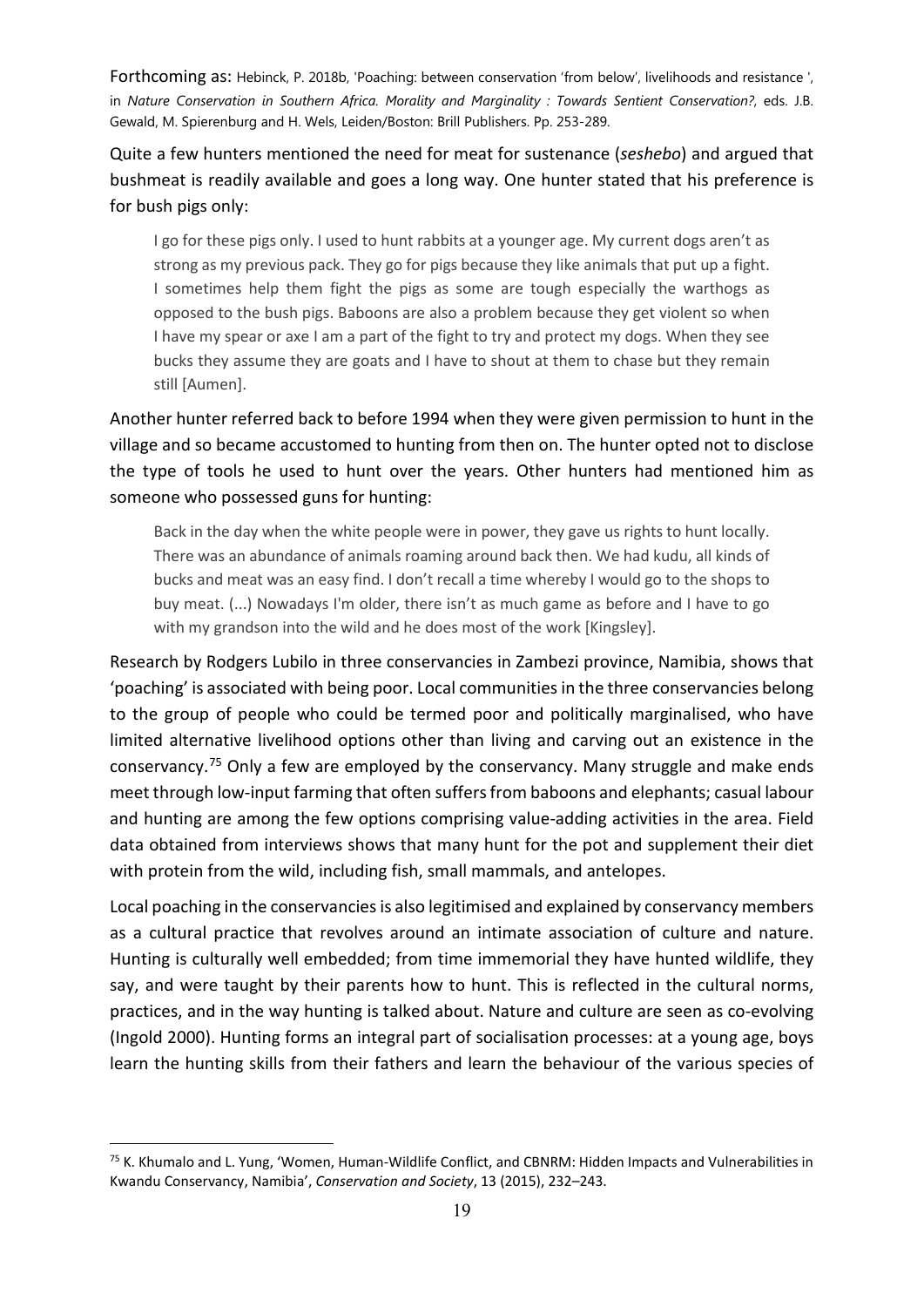wildlife. Since this is a cultural practice, it is not perceived as illegal but as an essential livelihood asset.

For many hunting is a birthright. '*You are born with it*' is a commonly heard expression. Rodgers managed to informally interact and engage with local poachers to get an idea of the meaning of poaching as a God-given right to use the game. They expressed anger for being referred to as poachers as they feel insulted. '*How can someone who does not live here with us refer to us as poachers just because we harvest our own resources? We are just good hunters and above all, we have kept these wildlife for many years,*' explained one of the local hunters in Sobbe conservancy.

It is our birth right as inherited from our forefathers that we should hunt wild games for meat, and use it in such a way we want. In the old days we used to hunt for the whole village. When I come from hunting I would distribute the meat to all the people in village, but today because of the government, we cannot openly do that we hide because they have criminalised hunting of game, which is not good. We will continue to hunt because we are entitled to eat meat and government can't stop us in order to make foreigners rich.

These sentiments are commonly shared by many of the local people in the communities including the younger ones who also added that:

Hunting is our right, and we should be allowed to hunt, and the conservancy should engage the government to change the laws, what do we benefit? Nothing, so when you hunt, you are able to have food for the family.

### *'Poaching' as contestation'*

Those without the ability to legally enter a game farm or make use of its resources appropriate game through 'illegal' hunting. Game farmers and nature reserve managers in the Eastern Cape and KwaZulu-Natal say they sometimes have to cope with animal losses, especially bushbuck or other ungulates, due to 'poachers' entering from 'the other side of the river'. The interview by Shile Mthethwa with Mr A., a white male working in a land claim reserve, learned that when on patrol they remove on average per month ten snares both fresh and old from the reserve. As the area is made up of continuous game farms, he stated that those farms that seem to be affected the most by poaching are those on the periphery with fewer incidences for those more central in location. 'Poaching' is perceived as a threat and a crime, and game farmers and hunters specifically consider it 'unethical' and 'illegal'. Mr B. said that on a monthly basis they remove forty to fifty snares from the property. Mr A. stated that in their reserve they remove on average about ten snares per month with their focus being on game trails where the animals walk. The use of hunting dogs came up in both interviews as problematic. Their off-take cannot be quantified. Mr A. mentioned that they have a shoot-onsight policy with regards to dogs on the property. Mr B. indicated that hunting with dogs is a very big problem in the area, with their intelligence information showing a number of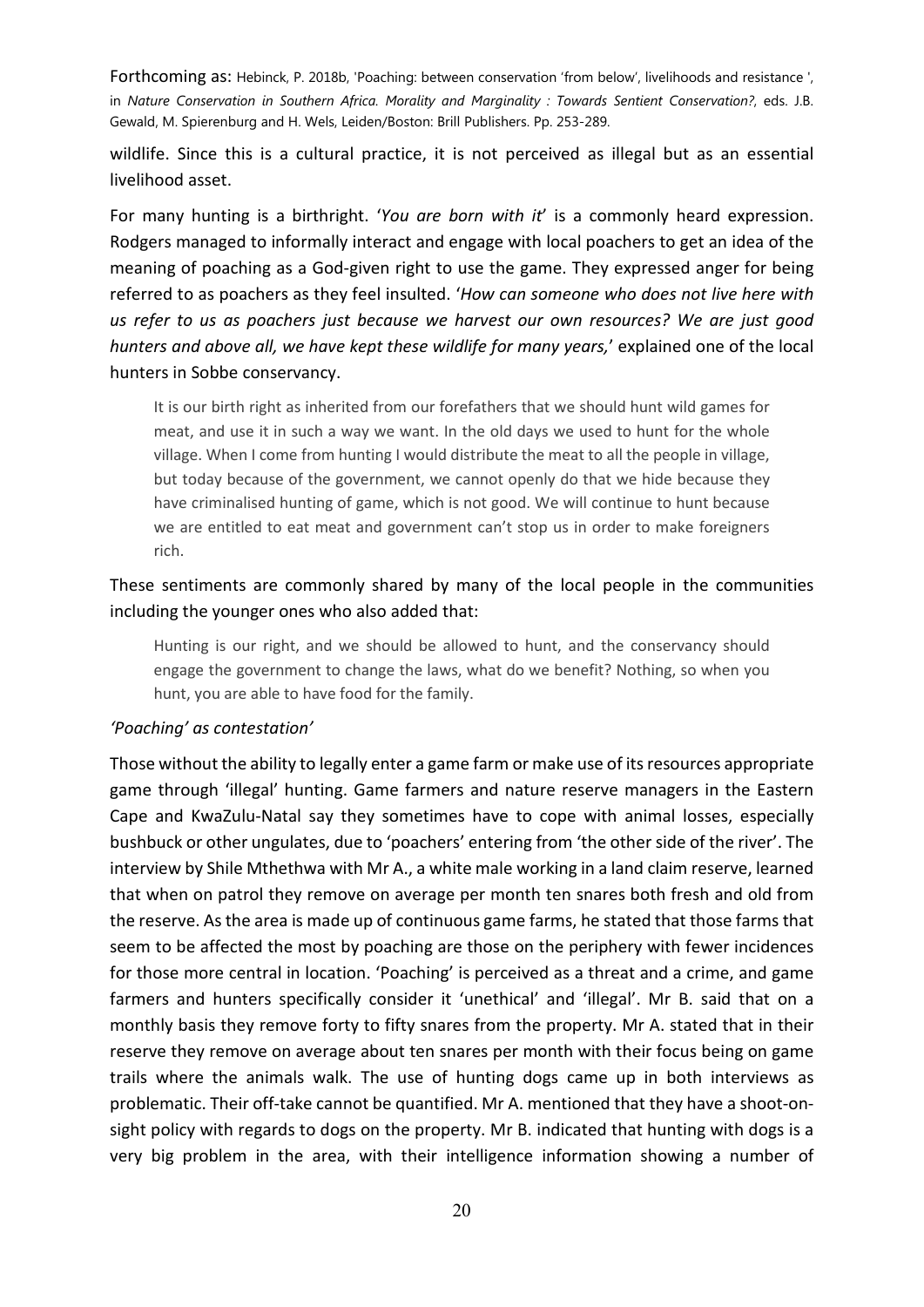syndicates operating in the area. He says that there are now established and reputable hunting-dog breeders in the area who are the go-to people if someone seeks to purchase a dog. The price of hunting dogs, such as greyhounds, has increased due to the popularity of hunting in the area.

Regardless of why people hunt bushmeat, it potentially involves more than a 'wildmeat crisis'.<sup>[76](#page-20-0)</sup> The 'poaching' on and around game farms as well as in CBNRM projects such as those in Namibia studied by Rodgers Lublio<sup>[77](#page-20-1)</sup> and in Zimbabwe by Steven Matema<sup>[78](#page-20-2)</sup> and others<sup>79</sup> can be interpreted as a specific contestation of the way wildlife conservation is organised: as private game farming, and in nature reserves and national parks. It is different from the violent contestations against game farm owners in KwaZulu-Natal, which have resulted in open conflict over land claims,<sup>[80](#page-20-4)</sup> or the 'silent' contestations over game farming in the Karoo, which have resulted in a 'process of displacement' of farm dwellers.<sup>[81](#page-20-5)</sup> Game farms in the Eastern Cape, Limpopo, KwaZulu-Natal, and elsewhere in southern Africa have created a new source of bushmeat that is appropriated by 'poachers'. 'Poaching' may thus be interpreted as a contestation against being excluded from those resources. [82](#page-20-6) The 'fencenization' of the rural areas and the changes in the nature of fencing are a clear manifestation of that exclusion.<sup>[83](#page-20-7)</sup> Fences are boundaries that separate people from wildlife and signal who owns wildlife. More and ever-higher fences prevent the previously possible interactions between 'white' commercial and 'black' homeland farming practices. '*In the old days*,' an informant from a rural village in the Eastern Cape once remarked during a discussion in early 2000 about landuse changes, '*our cattle often grazed on white land; now with these high game fences this is not possible any longer. To let our cows be inseminated by these big commercial bulls is no longer possible*.' The fencing put an end to the co-evolution of 'homeland farming' with farming for trophy and game-meat production. Fencing also deprives local black people of their socio-cultural rights to wildlife. This is a break with the past, when black people hunted freely, when their livelihoods were a combination of growing crops, keeping cattle, and hunting game. Similar processes are occurring in Namibia where fencing – officially condemned by state law and agrarian reform polices – encroaches on conservation areas in

<span id="page-20-0"></span><sup>76</sup> E. Milner-Gulland and E. Bennett, 'Wild meat: the bigger picture', *Trends in Ecology & Evolution*, 18 (2003), 351–357.

<span id="page-20-2"></span><span id="page-20-1"></span><sup>&</sup>lt;sup>77</sup> Lubilo, *Enacting community*.<br><sup>78</sup> S. Matema, 'Bushmeat hunting in Save Conservancy, Zimbabwe', (unpublished Master's thesis, University of Zimbabwe, 2007).

<span id="page-20-3"></span><sup>79</sup> V. Dzingirai, 'The new scramble for the African countryside', *Development and Change*, 34 (2003), 243–264.

<span id="page-20-4"></span><sup>80</sup> S. Brooks and L. Kjelstrup, 'An anatomy of dispossession: post-apartheid land rights and farm dweller relocation in the context of a private game reserve initiative, northern KwaZulu-Natal', *Journal of Contemporary African Studies*, 32 (2014), 238–257.

<span id="page-20-5"></span><sup>81</sup> F. Brandt and M. Spierenburg, 'Game fences in the Karoo: reconfiguring spatial and social relations', *Journal of Contemporary African Studies*, 32 (2014), 220–237, 234.

<span id="page-20-6"></span><sup>82</sup> Pasmans and Hebinck, *Game farming,* 447.

<span id="page-20-7"></span><sup>83</sup> See also, for an historical pointing of the same process, L. Van Sittert, 'Holding the Line: the Rural Enclosure Movement in the Cape Colony, *c.* 1865-1910', *Journal of African History*, 43 (2002), 95–118.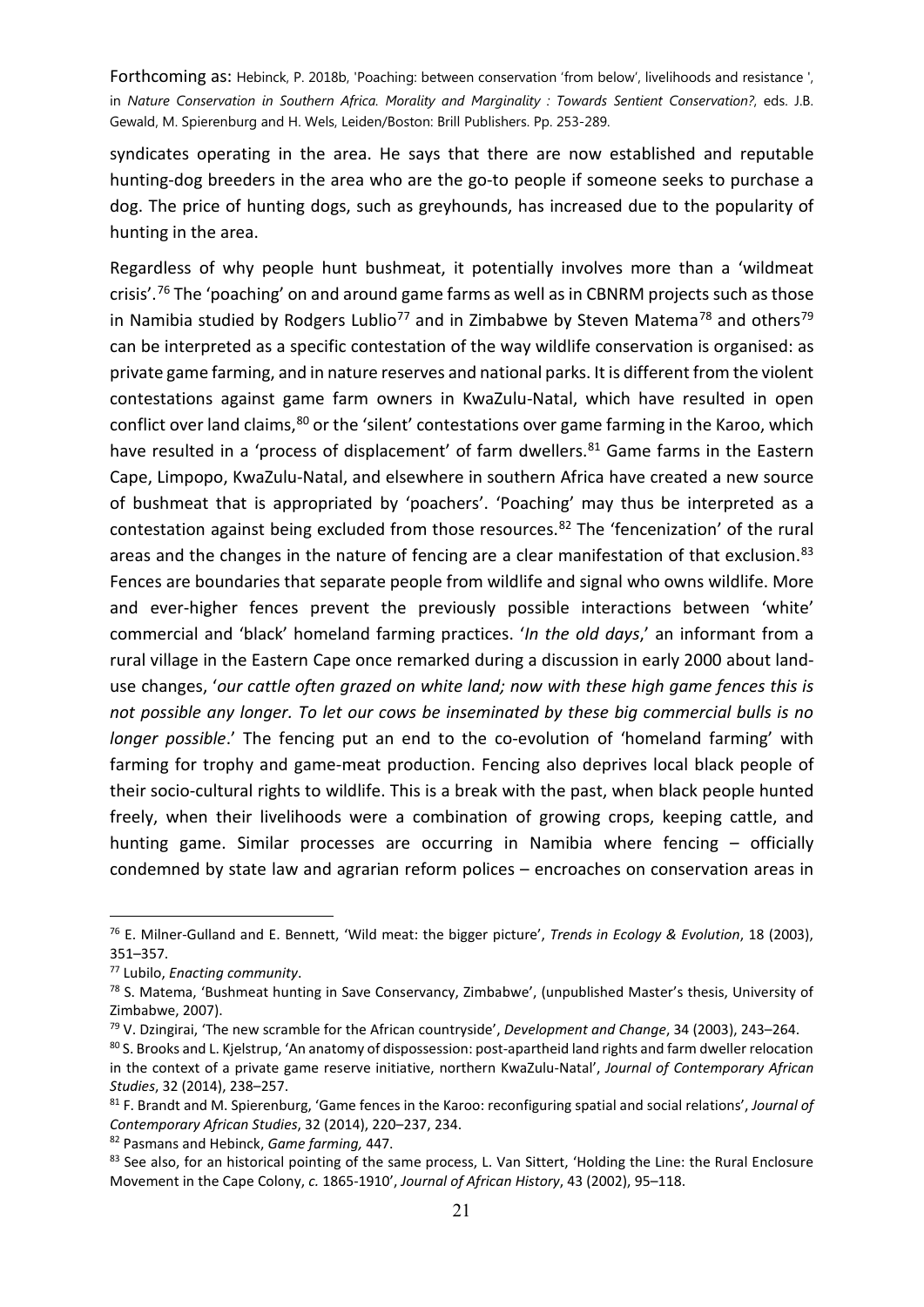favour of an expansion of a commoditised cattle economy.<sup>[84](#page-21-0)</sup> Wolmer<sup>[85](#page-21-1)</sup> notes similar developments in the Lowveld in Zimbabwe.

At the same time, the reality of 'poaching' is not hidden or denied by the game farm and estate managers. On the contrary, it is publicly discussed and spoken of as a 'criminal', 'unethical' activity that threatens the game farm and biodiversity. 'Poaching' and the presence of 'poachers' together legitimise their drive to continue and even intensify the securitisation of the rural areas close to game farms and national parks.

There is substantial evidence that poaching occurs in conservancies in Namibia. This is not in line with the objective of conservancies to prevent and reduce poaching in favour of trophy hunting. Poaching nevertheless occurs, which is quite evident in the fieldwork by Rodgers Lubilo.<sup>[86](#page-21-2)</sup> Local hunters convey in their narratives to him that they continue to hunt as a way of rejecting, resisting, and showing disobedience to the conservancy framework. The way the conservancy is enacted means for them that they are largely excluded from the distribution of benefits in the forms of paid jobs or projects. Most local hunters are not formally educated, are poor and marginalised, and will not be absorbed into the current management systems that require some level of education. Poachers realise that community-based conservation will normally benefit the conservancy elites, the educated, those in influential positions. Hunting means survival for them, and simultaneously a protest against exclusion and elite capture.

When there are jobs, we are not employed, they need educated people, they also employ their own children and friends, so for me, I keep quiet and kill whenever I get chance, because if we talk they don't like us' [a local poacher at Kwandu].

'When we kill an animal we either exchange for basic essentials, sugar, money, clothes, etc., and we can survive, but when we stop, where will we get money and who is benefiting from this conservation [a local hunter at Wuparo].

As long as we remain poor, we will continue to hunt the game, and we are ready to go to jail if arrested because we have no choice; look here, since we started the conservancy, we are not employed; it's the same people, and those educated who get the jobs [a local poacher at Sobbe].

Some scholars attribute the failure of community-based programmes to weak institutional control mechanisms that create opportunities for local elites to siphon off substantial shares

<span id="page-21-0"></span><sup>84</sup> C. Van der Wulp, *Transformation Of Communal Land: Illegal Fences In The N≠A Jaqna Conservancy, Namibia*, (unpublished Master's thesis, Sociology of Development and Change, Wageningen University, 2016). W. Odendaal, 'Elite land grabbing in Namibian communal areas and its impact on subsistence farmers' livelihoods', in *Policy Brief 33* (Cape Town: PLAAS, 2011).

<span id="page-21-1"></span><sup>85</sup> W. Wolmer, *From Wilderness Vision to Farm Invasions. Conservation & Development in Zimbabwe's South-East Lowveld* (Oxford: James Currey Publishers, 2007).

<span id="page-21-2"></span><sup>86</sup> Lubilo, *Enactment of Community*.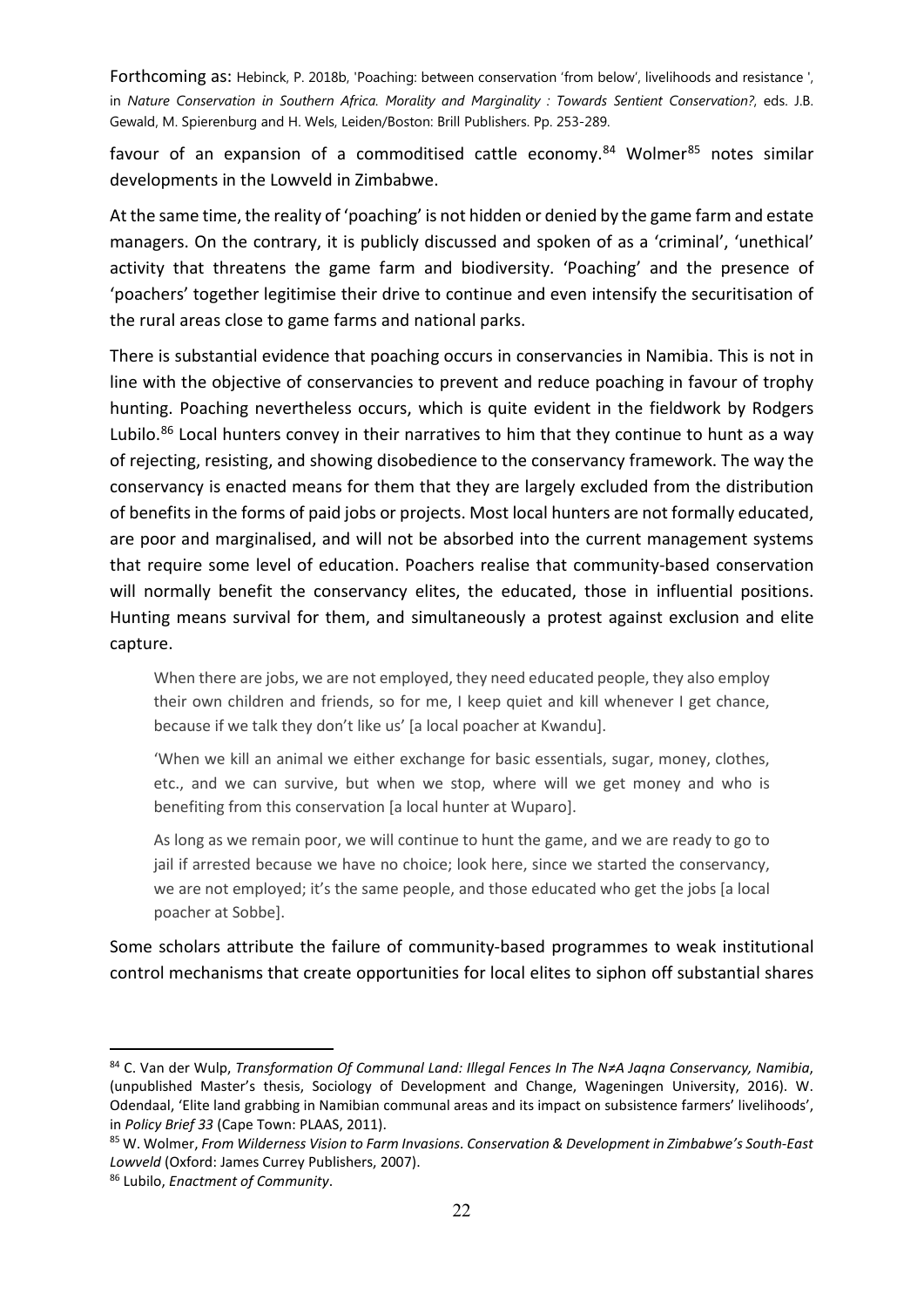of local resources.<sup>[87](#page-22-0)</sup> Balint and Mashinya<sup>[88](#page-22-1)</sup> also note similar processes of elite capturing in Zimbabwe's CAMFIRE projects.

The elite are in control and they benefit both, from salaries and also from those who kill animals because they are somehow related [a teacher].

Local hunters feel excluded and have valid arguments for continuing their protest by continuing to poach. The employment criteria in many conservancies favour elites, friends, close relatives to traditional leadership, and those linked to field staff of supporting NGOs and state agencies. This excludes those without connections within the community, who then respond by being disobedient vis-à-vis maintaining the status quo. This state of affairs has many interpretations; some local poachers have also developed networks with outsiders to provide a ready market, making local poaching a form of employment for those involved.

Hunting is a form of employment for us, we are not educated and we can't find jobs, so we hunt to support ourselves; that is the only thing we can do [local hunter at Kwandu].

### *Poaching for cash*

Bushmeat is simultaneously hunted to satisfy an urban market demand for game meat motivated by preference, or by cultural needs by urbanites. The demand for bushmeat is driven by its low prices relative to domestic meat, or by a preference for its taste, as Barnett<sup>[89](#page-22-2)</sup> suggests for Mozambique. Research by Matema<sup>[90](#page-22-3)</sup> shows that people consume bushmeat for its taste. They hunt, however, to earn cash to support the family.<sup>[91](#page-22-4)</sup> A dynamic market not only exists for bushmeat in towns, as is mostly assumed, but also in rural villages. The study in Save Conservancy in southern Zimbabwe showed that, according to the hunters, villagers from neighbouring communities constituted the largest proportion of bushmeat buyers (74.5%,). Hunters (n=150) also sold bushmeat to local business people (12.4%), police camps (2.1%), teachers (6.2%), and nurses (4.8%). Some hunters (2.8%) exchanged bushmeat for grain in Mozambique.<sup>[92](#page-22-5)</sup>

Mponwana's study<sup>[93](#page-22-6)</sup> supports the conclusion drawn by Matema (2007) that the local market is a predominant outlet for bushmeat. When there is a demand for a particular type of animal, some hunters go out to find that animal to sell. Sometimes the availability of the animal determines whether a hunt for a particular animal occurs. Prices for bushmeat are usually

<span id="page-22-0"></span><sup>87</sup> J. P. Platteau, 'Monitoring Elite Capturing in Community-Driven Development', *Development and Change*, 35 (2004), 223–246. M. Thompson and K. Homewood, 'Entrepreneurs, Elites, and Exclusion in Maasailand: Trends in Wildlife Conservation and Pastoralist Development', *Human Ecology*, 30 (2002), 107138.

<span id="page-22-1"></span><sup>88</sup> P. Balint and J. Mashinya, 'CAMPFIRE through the Lens of the "Commons" Literature: Nyaminyami Rural District in Post-2000 Zimbabwe', *Journal of Southern African Studies*, 34 (2008), 127–143, 129.

<span id="page-22-2"></span><sup>89</sup> R. Barnett, 'Food for Thought: The Utilization of Wild Meat in Eastern and Southern Africa', *Kenya: Traffic East-Southern Africa*, (2000).

<span id="page-22-3"></span><sup>90</sup> Matema, *Bushmeat hunting in Save Conservancy.*

<span id="page-22-4"></span><sup>91</sup> Matema, *Bushmeat hunting in Save Conservancy*, 36.

<span id="page-22-5"></span><sup>92</sup> Matema, Bushmeat hunting in Save Conservancy, 40.

<span id="page-22-6"></span><sup>93</sup> Mponwana, *Bushmeat hunting.*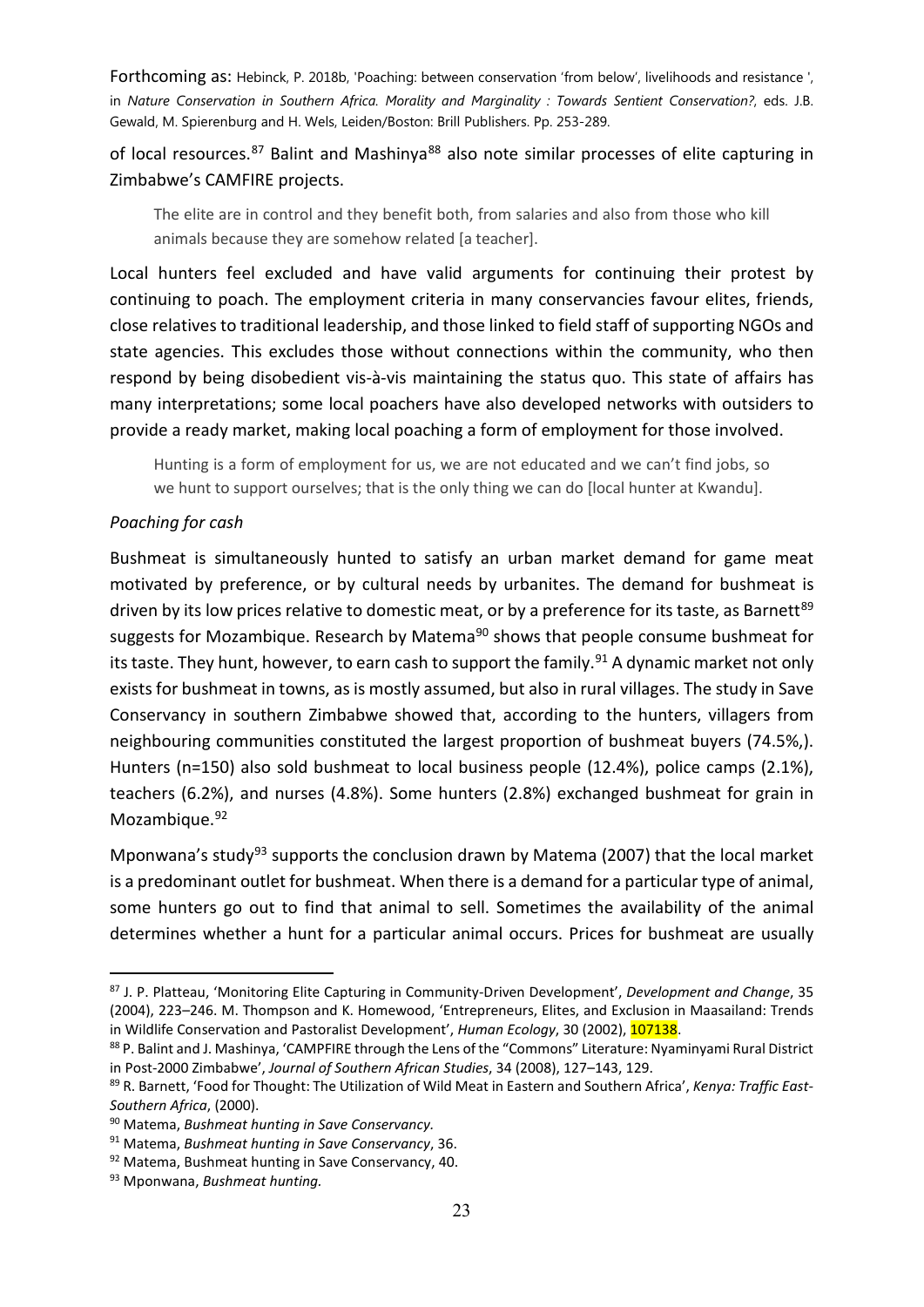negotiated between buyer and hunter. These hunters usually go as far as into reserves. There was talk in some of the conversations that hunting in reserves take place because their employers are ripping them off, pocketing tips received from licensed hunters who come trophy hunting.

I have a friend not too far from here who probably has his fridge filled with six pigs worth of meat awaiting collection. He is a violent hunter, that one, such that he kicked a porcupine once and has in his legs a piece of its spikes. He hunts only to sell and hunts only in reserves at night.

The Arab and Indian tourists pay in dollars when they come this side. They used to tip us in dollars in front of our bosses. Say now an Arab tourist tips me; he tells me I'm giving you a tip of \$200. Our bosses now take our tips and at the end of their visit they give you like \$80 from your original tip. I often work hand in hand with the Arab to not speak to my bosses about missed shots (for which they have to pay). They pay me to be quiet and In the case of a wounded animal we make meat of it by selling it after finding it [Kharthu].

### The owner of the greyhound dogs benefits twice, from both hunting and breeding:

These greyhounds are so useful. Sometimes I have teachers and officers coming to me looking for meat. Luckily I have friends who own reserves, so when I'm broke I load my dogs and go hunting. I then sell to these people [Masipa].

I do not eat pork therefore all the pigs I kill I sell to those that eat pork [April].

My brother and I are the only people that eat meat from four-legged animals. So we take some of the meat from our kill and sell the rest [Benjamin].

When a friend of mine wants meat. I hook them up with some of the guys who work on the farm who may know of the whereabouts of those animals. At night we go out hunting. Then from there we benefit from selling [Maffie].

### **Discussion and conclusion**

A few issues emerge quite clearly. 'Poaching' or bushmeat hunting continues to exist. It serves as an additional source of protein for the poor; it produces cash for household-related investments; and it satisfies culturally defined needs for certain meat. Local people in conservation areas will continue to resist, reject, and will remain defiant when conservation institutions organised by the state, private sector, and community-based conservation projects continue to administer wildlife the way they currently do. Benefits from wildlife are not well distributed; the current distribution system largely benefits local elites. Were conservation policies and strategies to become more inclusive and redistributive, rather than exclusive, and would thus ensure that various interests groups are integrated and not treated as minorities so that people would see their livelihoods as more safeguarded, 'local poaching' might be reduced in the long run. The pressure on wildlife resources might then diminish. By conceptualising 'poaching' or bushmeat hunting as a culturally embedded and shaped mode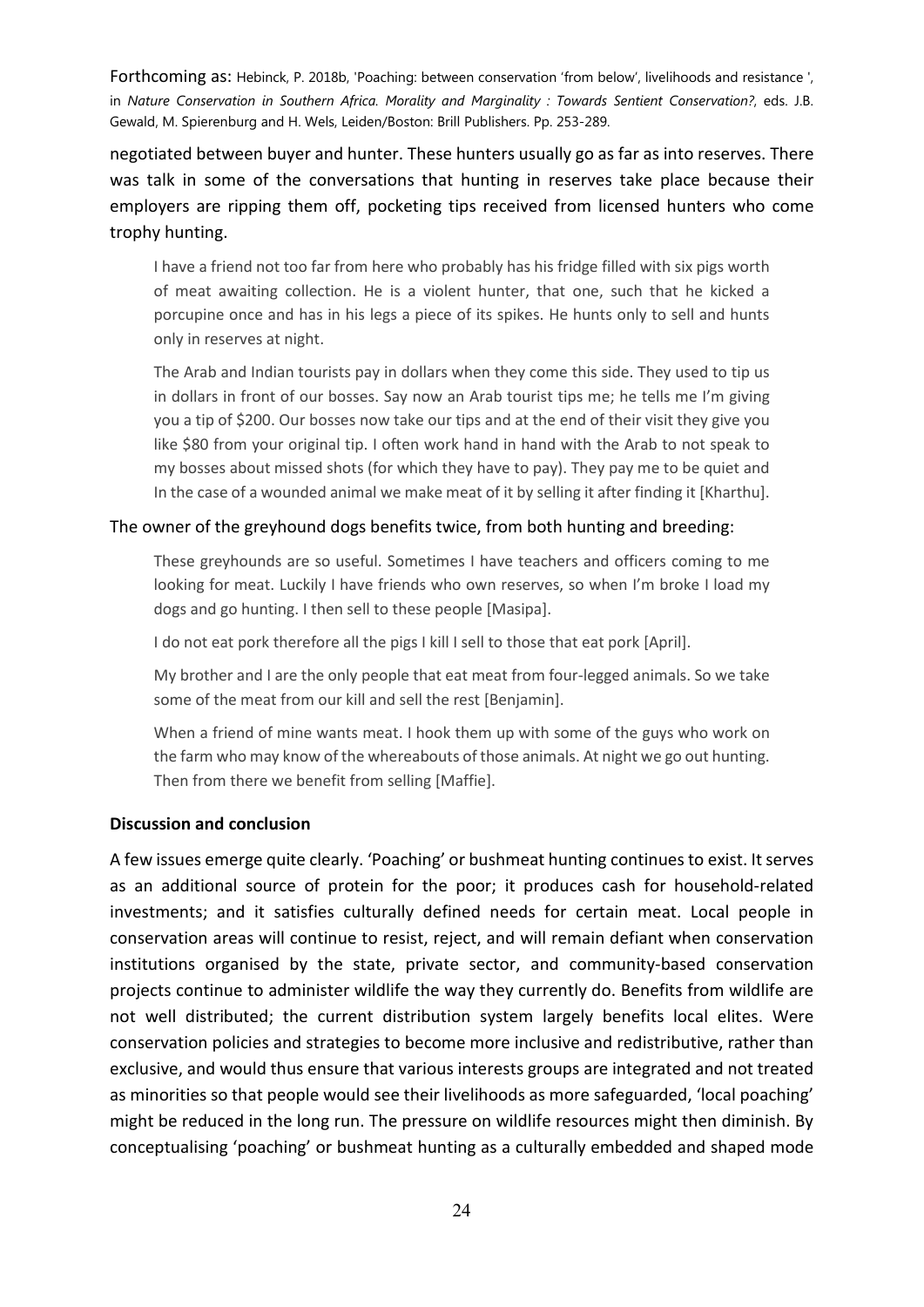of wildlife appropriation ('hunting is our birth right'), some degree of 'local poaching' will continue.

A second wildlife question, as part of the many other agrarian questions, is which mode of appropriation is sustainable. Does the natural parks conservation mode or the private game farm mode, coupled with other forms of 'Fortes conservation',<sup>[94](#page-24-0)</sup> create conditions for sustainable production and reproduction of wildlife? 'Accumulation by conservation', as Buscher and Fletcher<sup>[95](#page-24-1)</sup> frame the current neoliberal model of the appropriation of nature that extends into wildlife conservation, '*denies that the fundamental unsustainability of capitalist production threatens (...) the basis for the existence of life, both human and non-human, in much of the globe*'. Can capitalism cum neoliberalism address the wildlife crisis that manifests in loss in biodiversity of the world's fauna and flora, or are we part of a scenario where '*the system would find another basis for renewed accumulation that, while further intensifying its ecological contradictions, would be able to stave off the long-anticipated "limits to growth" imposed by these contradictions for some time to come*'.[96](#page-24-2)

Or, alternatively, is the solution for the wildlife crisis already practiced but not well understood by nature conservationists and not appreciated by the market? When viewed from a different angle and accepting an ontological turn, one may argue, in contrast to what some conservationists<sup>[97](#page-24-3)</sup> argue, that local poaching is sustainable. Local hunters point out that they are selective as to what kind of animals can be hunted for home use, as well as when and how. There is some acknowledgement in hunters' narratives that animals can be attributed with agency. A village hunter in Wuparo conservancy claimed the following.

We also know what animals we can kill and not kill; for us we hunt for our families; we don't want to get rich, we just need for our pot, But those who kill elephants are poachers because they kill, remove the ivory, and run away, leaving the meat to rot that is not good, so those are poachers who should be arrested, not us who kill for relish.

This is much in line with the Venda phrase '*ga nama ga e jewe*', which translates as '*the place where meat is not eaten*'. This is widely used by villagers to refer to game reserves and is very telling about how local villagers view game farms and reserves.

On the other hand, we need to be aware of counter claims. Mr B., in an interview, <sup>[98](#page-24-4)</sup> mentioned that a school principal was once arrested driving in his *bakkie* with five fresh carcasses mostly impala and nyala cows. He said that the hunter was removing productive animals, which would help replenish the numbers.

<span id="page-24-0"></span><sup>&</sup>lt;sup>94</sup> D. Brockington, *Fortress conservation: The preservation of Mkomazi Game reserve, Tanzania (London: James* Currey, 2002).

<span id="page-24-1"></span><sup>95</sup> B. Büscher and R. Fletcher, 'Accumulation by Conservation', *New Political Economy*, 20 (2015), 273–298, 293.

<span id="page-24-2"></span><sup>96</sup> Büscher and Fletcher, *Accumulation by Conservation*, 293.

<span id="page-24-4"></span><span id="page-24-3"></span><sup>&</sup>lt;sup>97</sup> See, for instance, C. Gibson and S. Marks, 'Transforming rural hunters into conservationists: An assessment of community-based wildlife management programs in Africa', *World Development*, 23 (1995), 941–957. <sup>98</sup> Mthethwa, *Hunting in KwaZulu-Natal.*